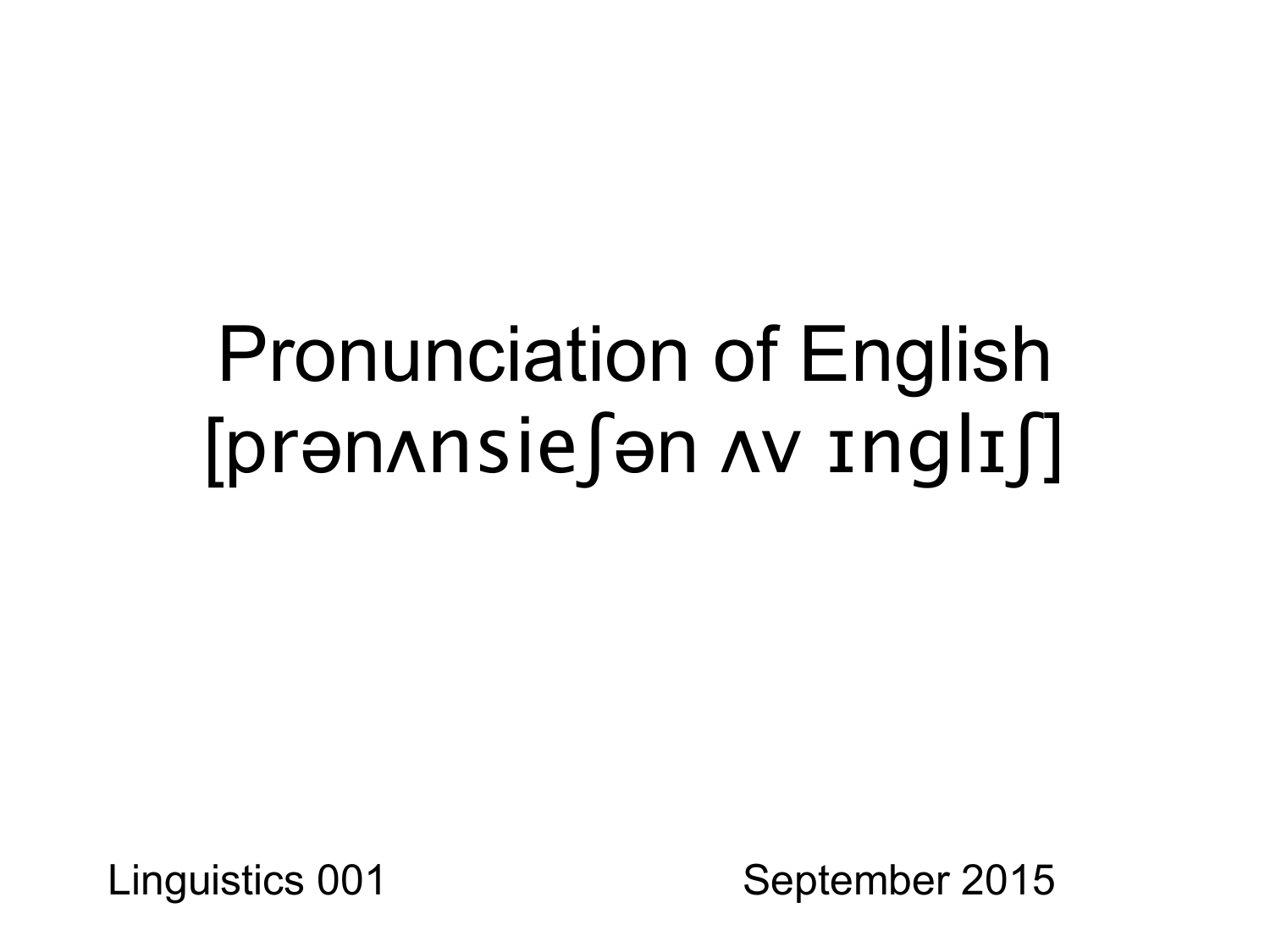• Standard English spelling does not identify pronunciations clearly or reliably

• Sound change progresses naturally, while orthography does not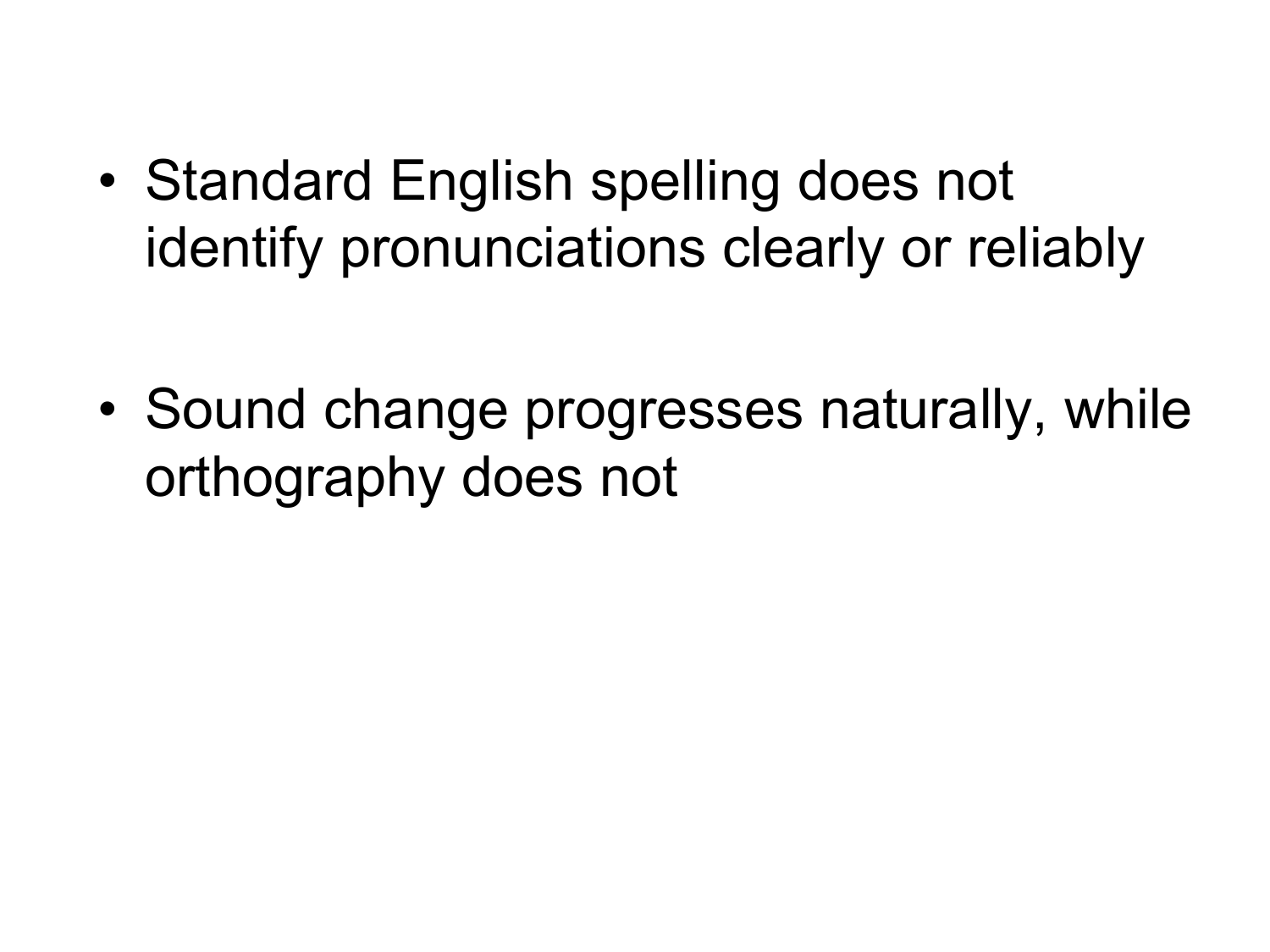## What is "ghoti?"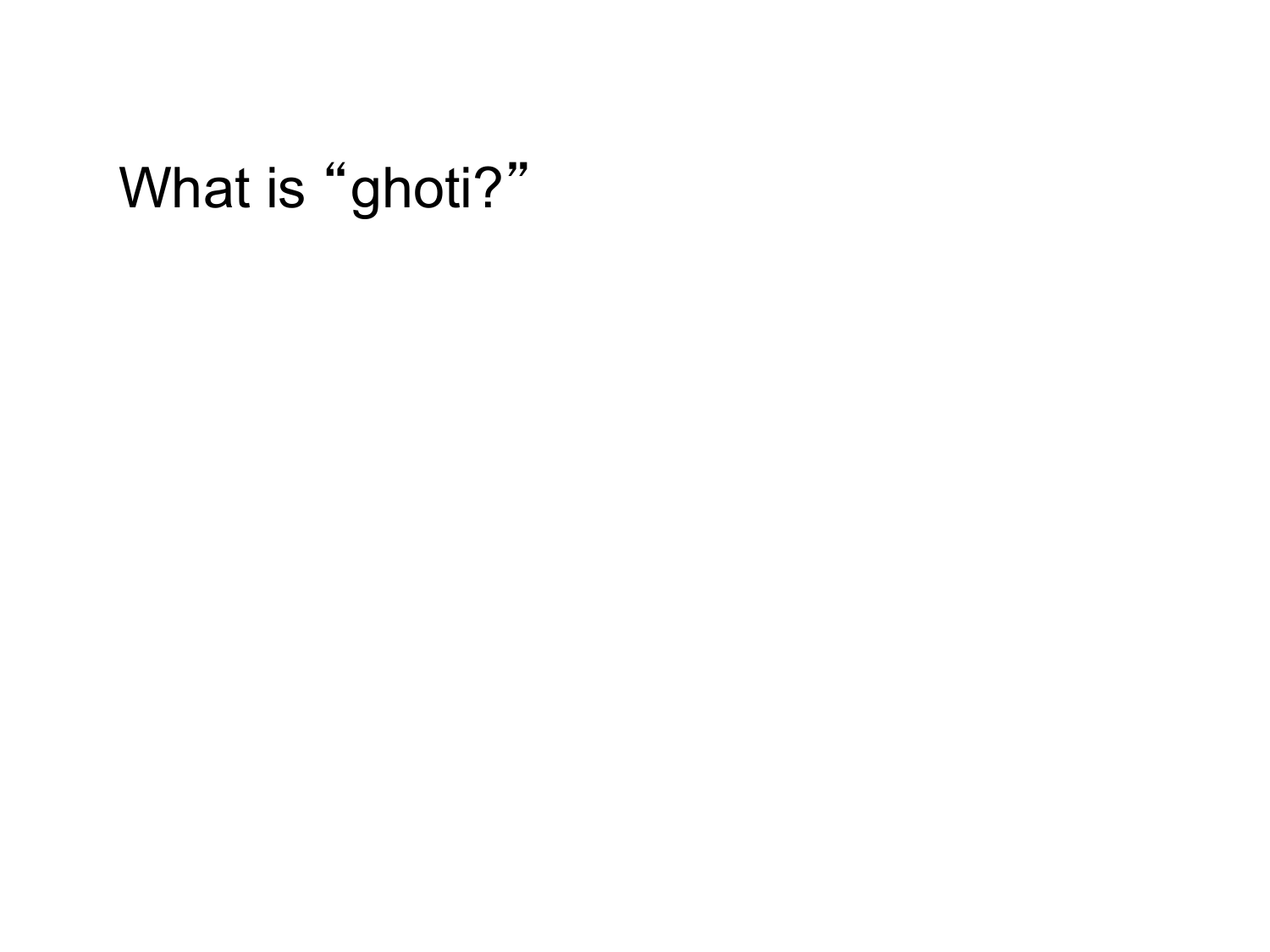What is "ghoti?" \* "gh" =  $\text{[f]}$  as in "laugh" " $o" = [I]$  as in "women" "ti" =  $\iint$  as in "nation" … thus fish

\* credited to William Ollier (1855), George Bernard Shaw, or an anonymous spelling reformer. www.wikipedia.org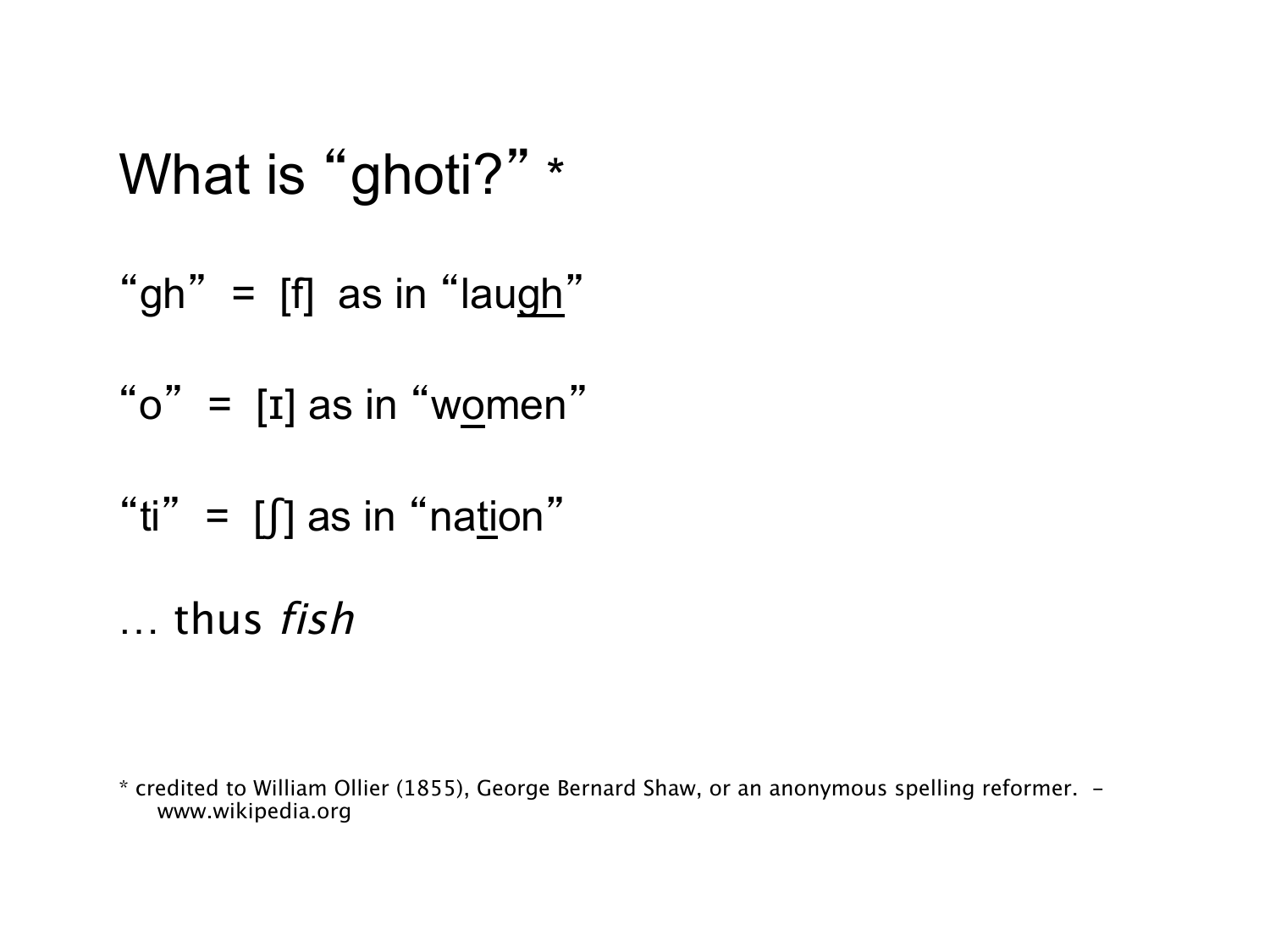What is "ghoti?" \* "gh" = [f] as in "laugh" " o " = [ɪ] as in " women " "ti" = [ʃ] as in " nation "

$$
\dashrightarrow [f\texttt{I}]] \dashrightarrow "fish"
$$

\* credited to William Ollier (1855), George Bernard Shaw, or an anonymous spelling reformer. www.wikipedia.org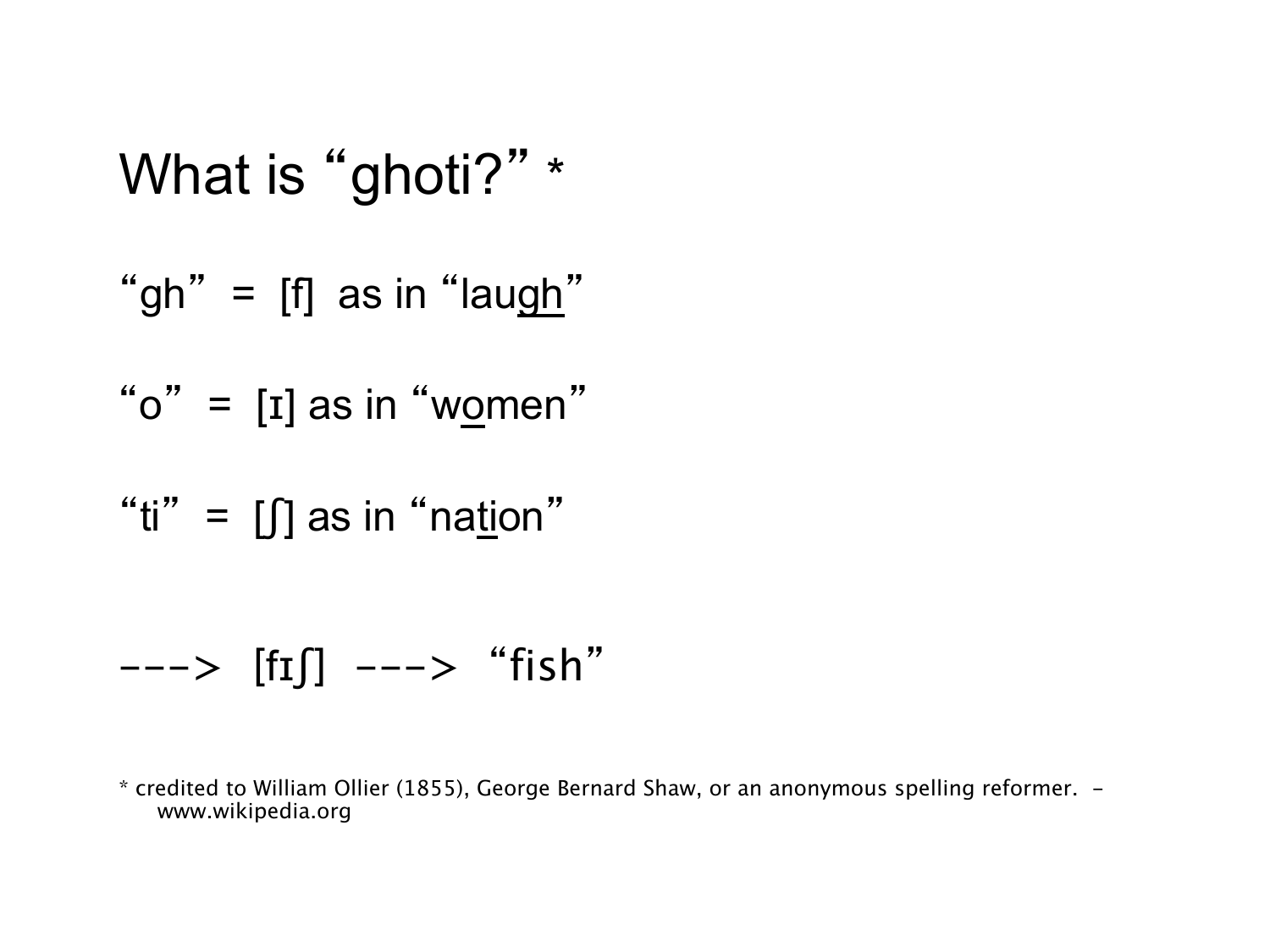• English has an unusually rich and complex vowel system, and a great deal of variation in vowel pronunciation across dialects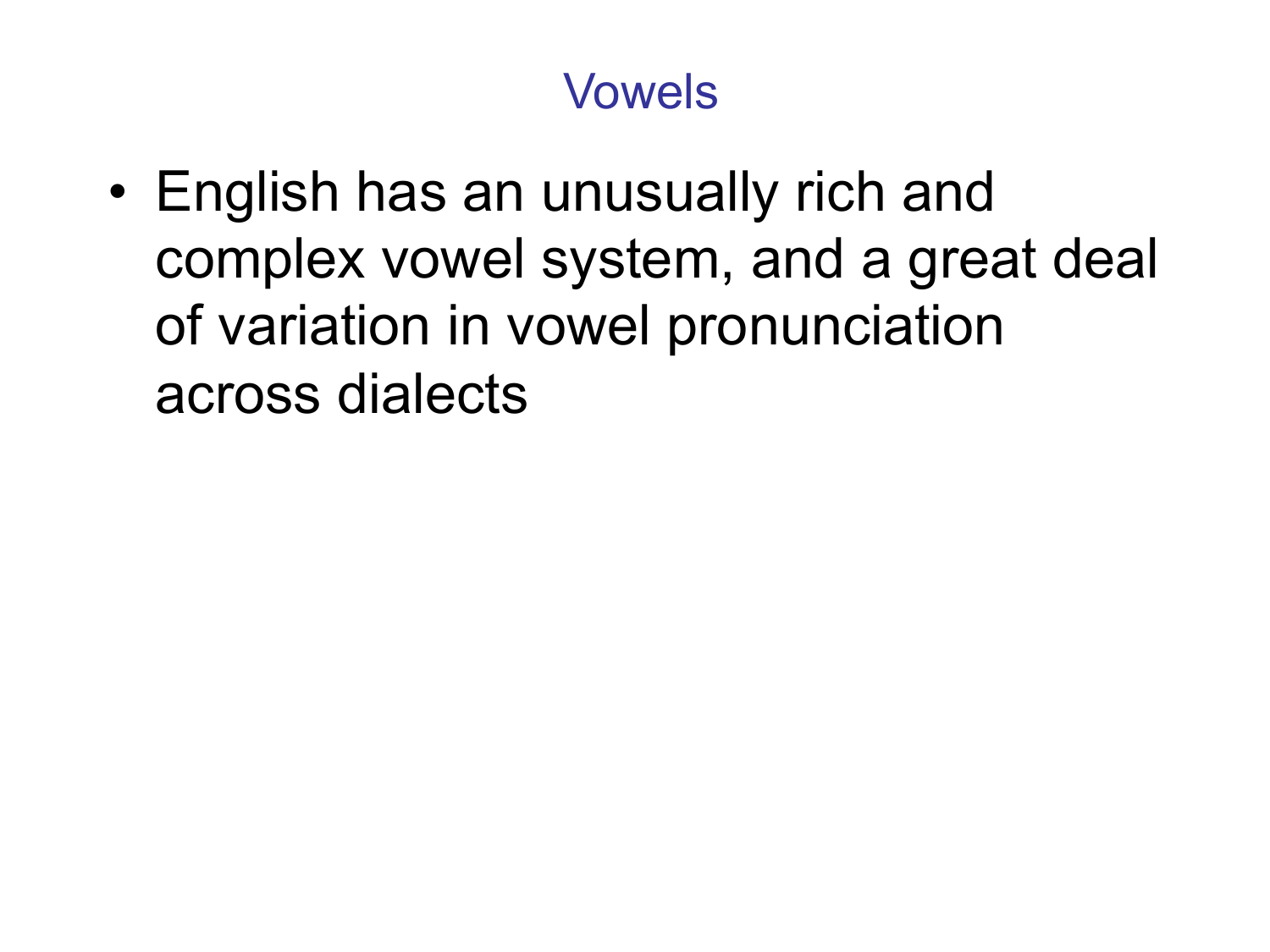• One English letter or sequence of letters can represent a number of different pronunciations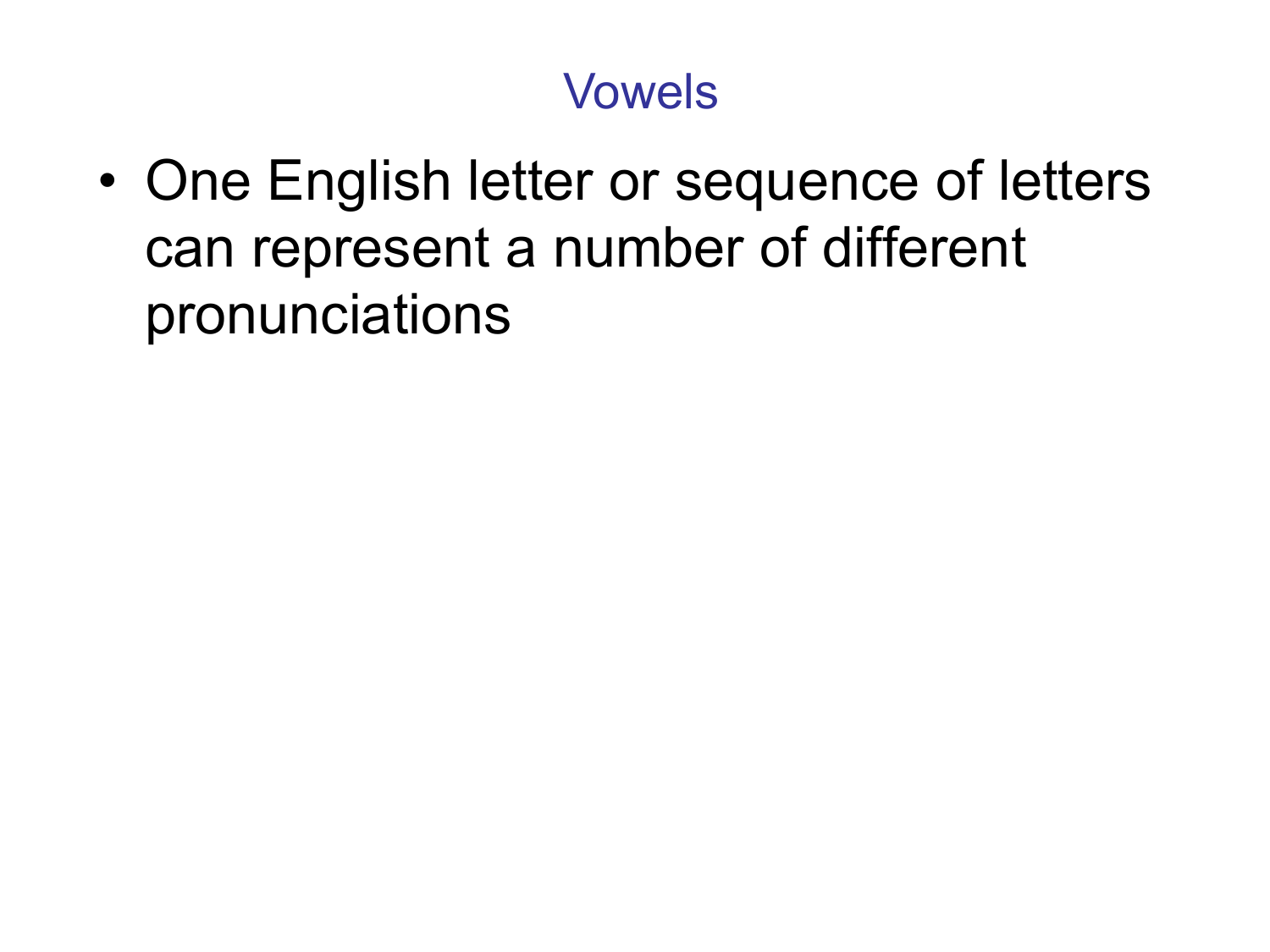- One English letter or sequence of letters can represent a number of different pronunciations
	- heart, hear, heard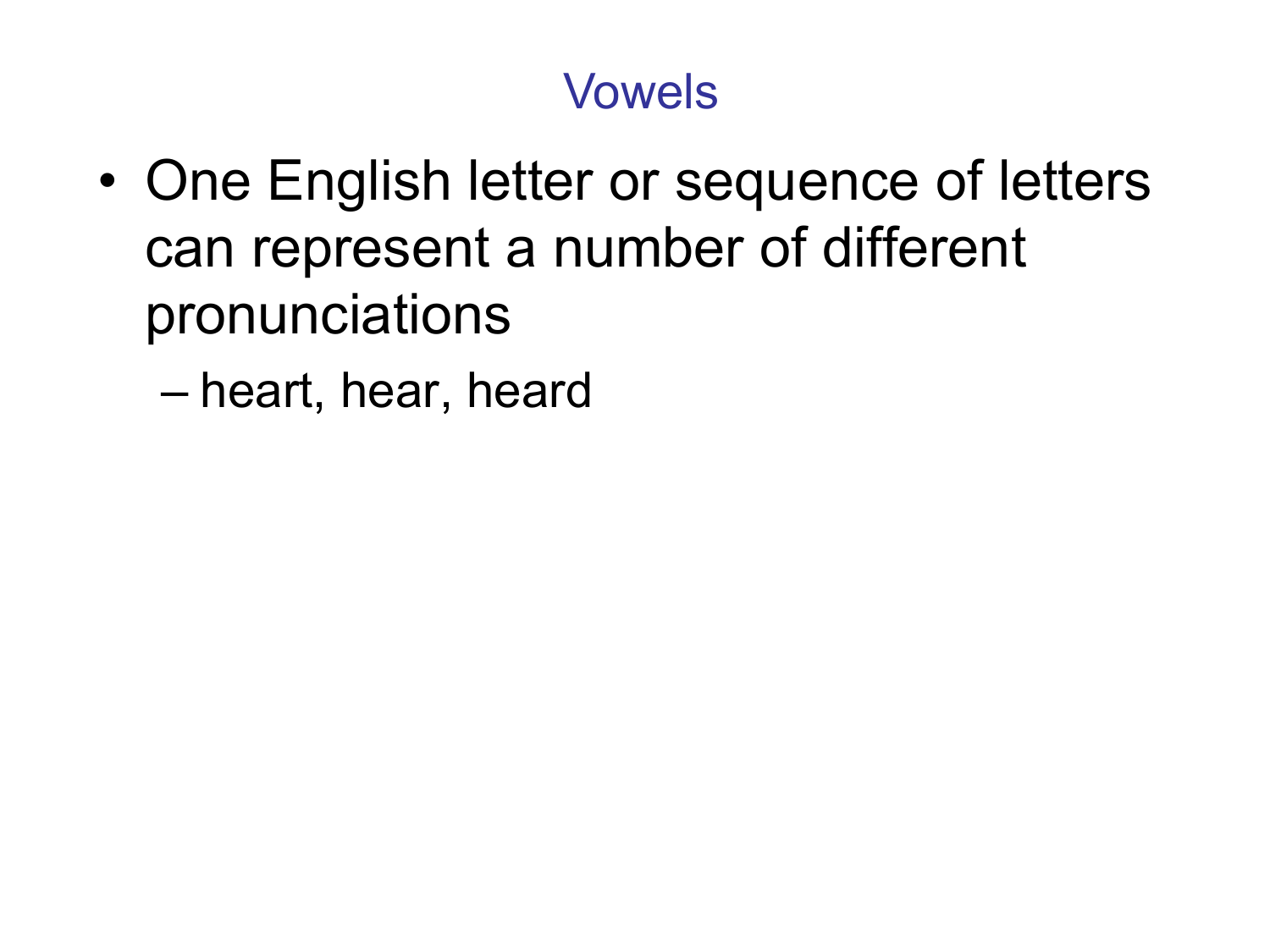- One English letter or sequence of letters can represent a number of different pronunciations
	- heart, hear, heard
	- woven, oven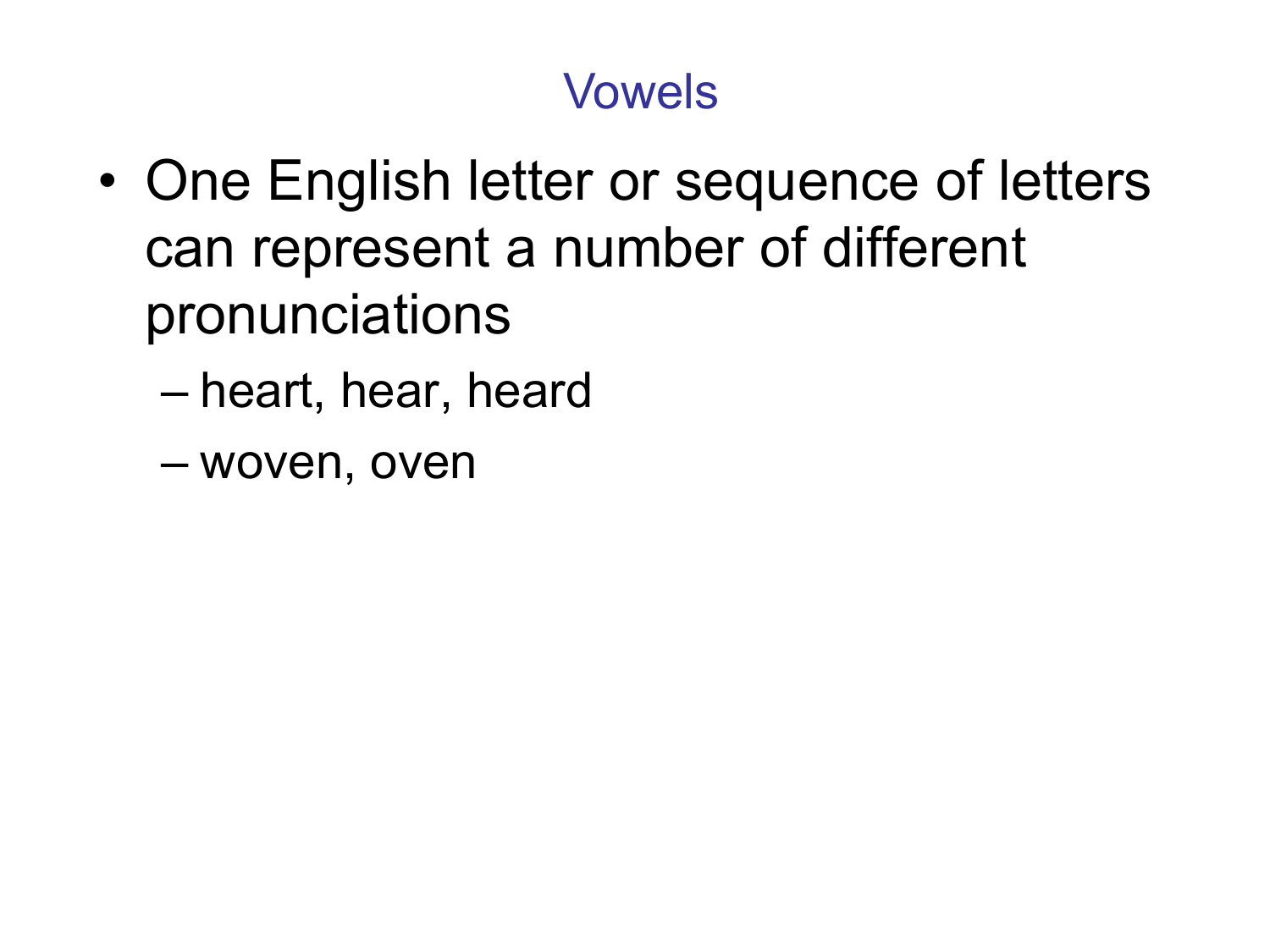- One English letter or sequence of letters can represent a number of different pronunciations
	- heart, hear, heard
	- woven, oven
	- daughter, laughter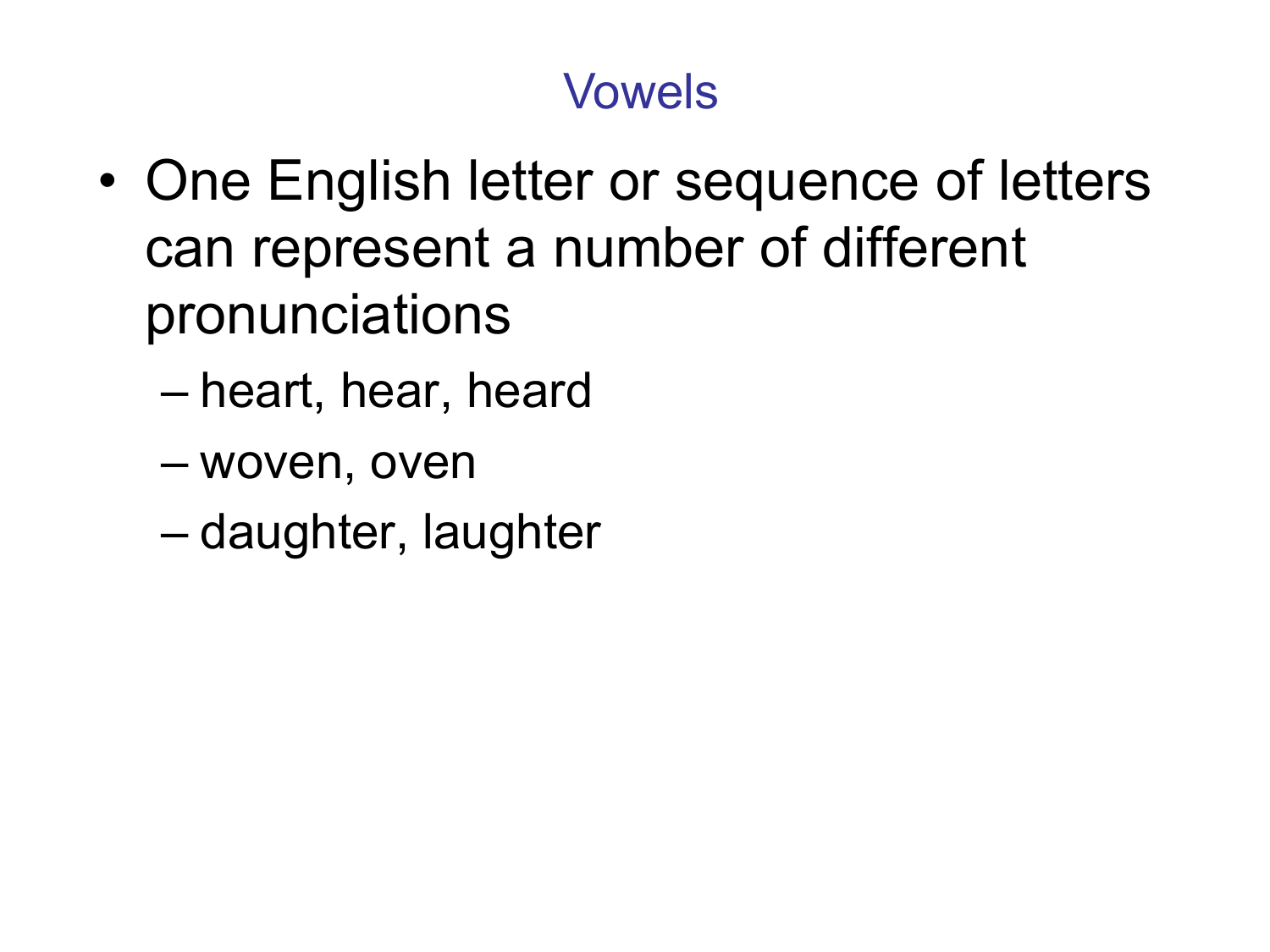- One English letter or sequence of letters can represent a number of different pronunciations
	- heart, hear, heard
	- woven, oven
	- daughter, laughter
	- desirable, admirable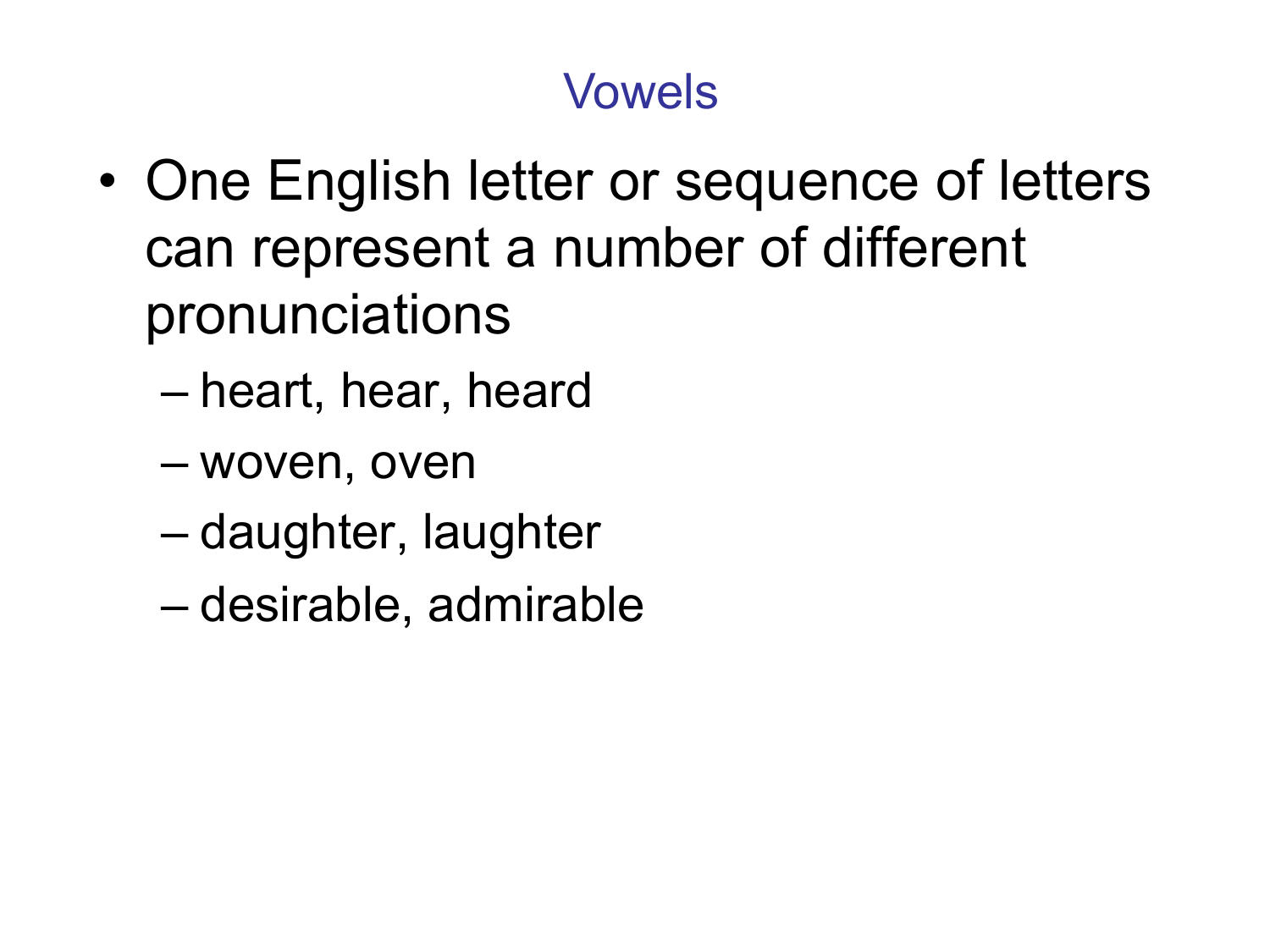- One English letter or sequence of letters can represent a number of different pronunciations
	- heart, hear, heard
	- woven, oven
	- daughter, laughter
	- desirable, admirable
	- done, lone, gone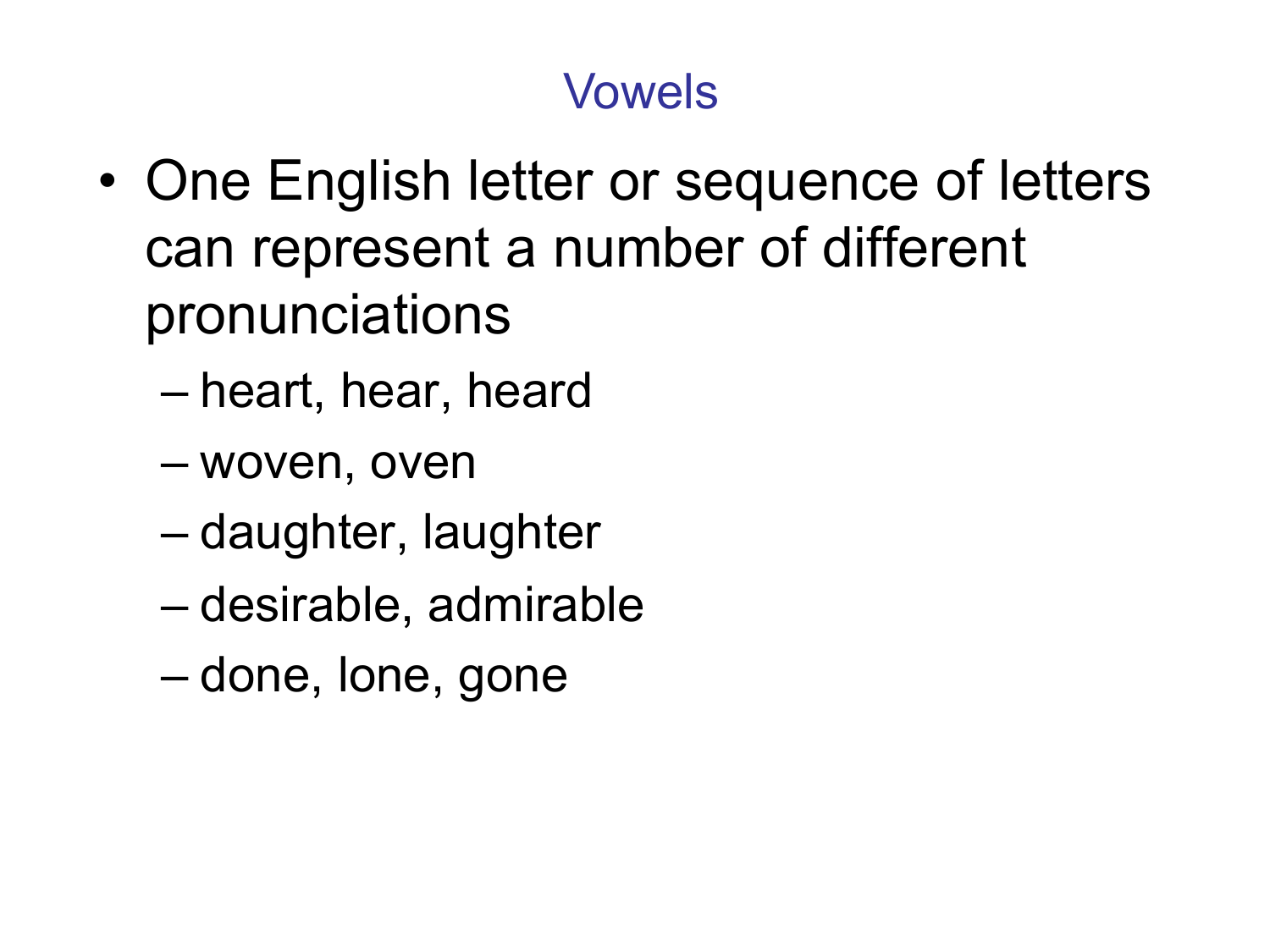- One English letter or sequence of letters can represent a number of different pronunciations
	- heart, hear, heard
	- woven, oven
	- daughter, laughter
	- desirable, admirable
	- done, lone, gone
	- moss, gross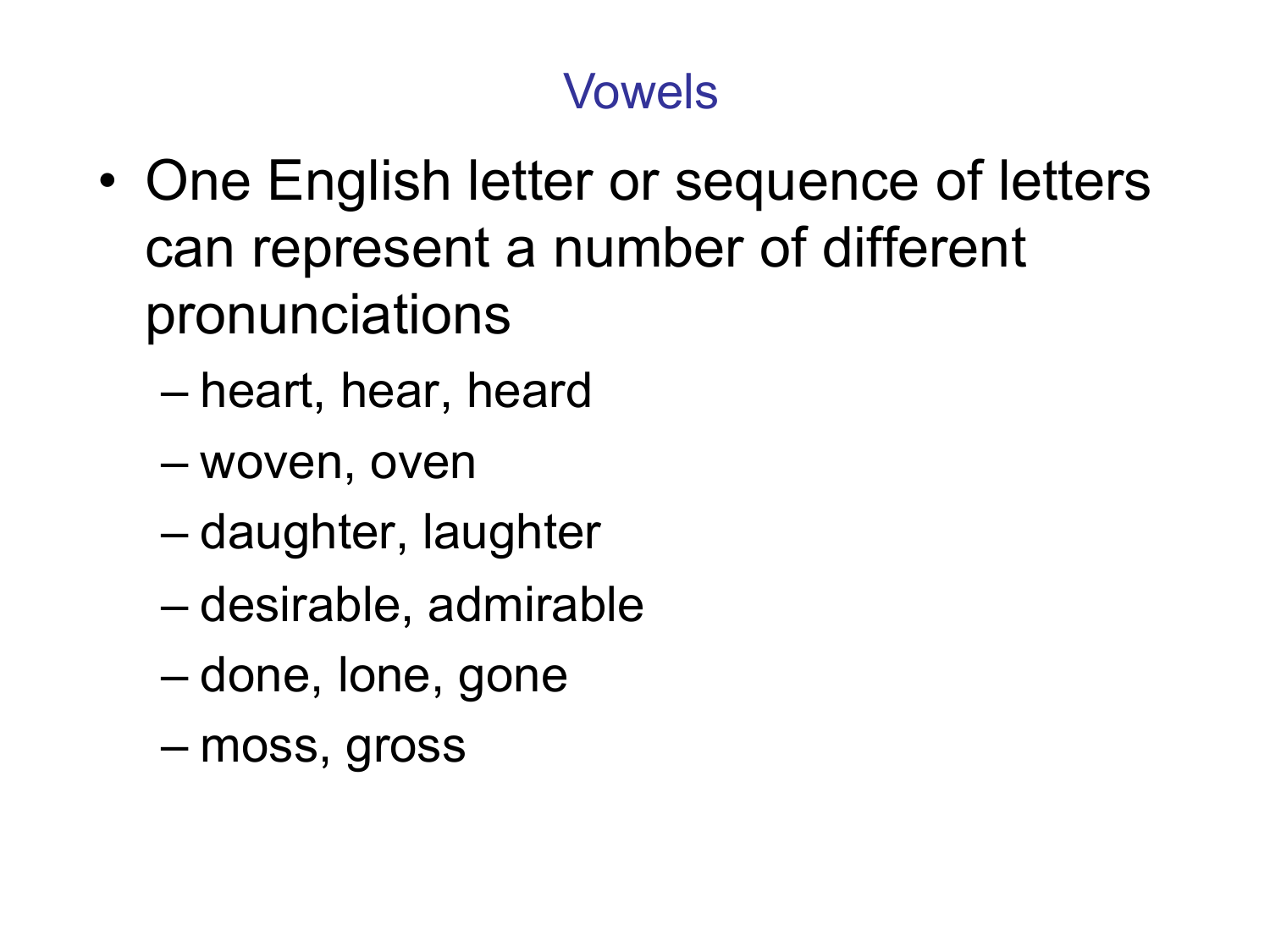- One English letter or sequence of letters can represent a number of different pronunciations
	- heart, hear, heard
	- woven, oven
	- daughter, laughter
	- desirable, admirable
	- done, lone, gone
	- moss, gross
	- nature, stature, mature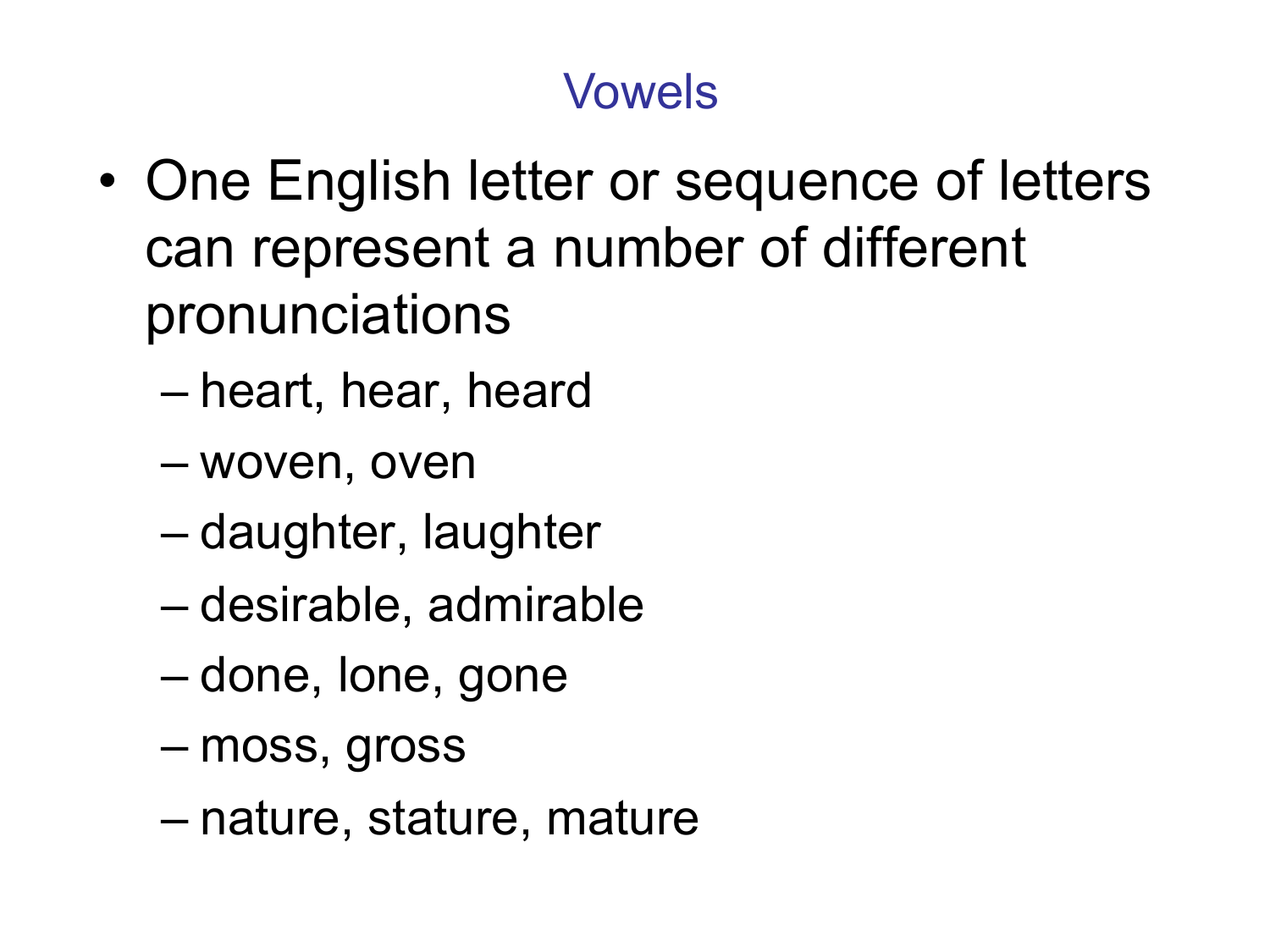How to represent the vowel sounds of English?

1) "Lexical sets"

2) IPA

3) Quantitative measurements (e.g. "formants")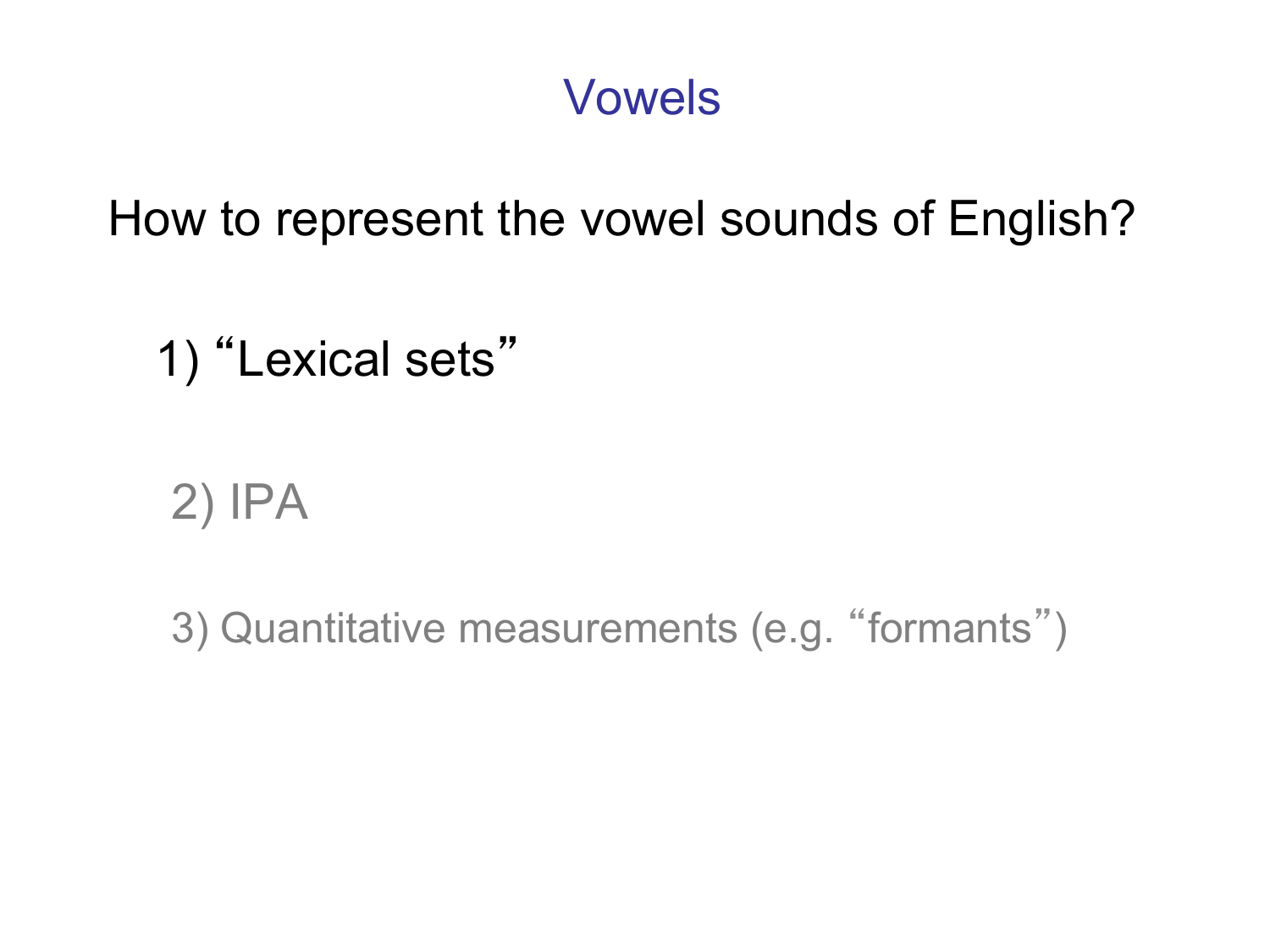## "Lexical sets"

- A list of vowel categories or equivalence classes, each represented by a set of words whose vowels are all pronounced alike.
- For each vowel category, a single word is used as a convenient way to name the class.
- Note: this doesn't tell us how the words in each vowel class are pronounced -- and of course the pronunciation varies across dialects.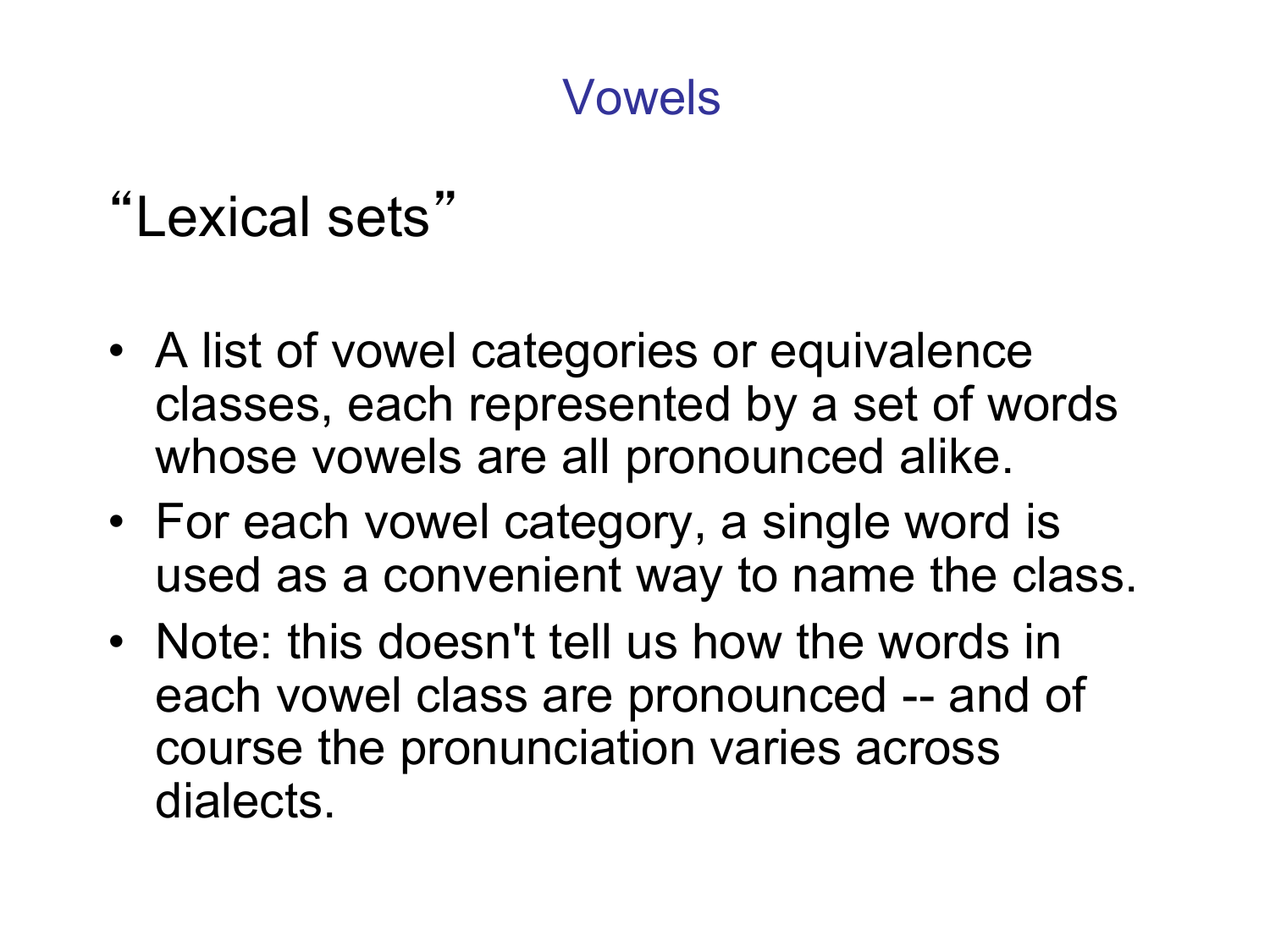## "Lexical sets"

| <b>Name</b>  | <b>Other Examples</b> | <b>Number</b> | <b>Name</b>  | <b>Other Examples</b>      |
|--------------|-----------------------|---------------|--------------|----------------------------|
| <b>KIT</b>   | ship, rib, dim        | 13            |              | THOUGHT Waugh, hawk, broad |
| <b>DRESS</b> | step, ebb, hem        | 14            | <b>GOAT</b>  | soap, robe, home           |
| <b>TRAP</b>  | bad, cab, ham         | 15            | <b>GOOSE</b> | loop, mood, boom           |
| <b>LOT</b>   | stop, odd, Tom        | 16            | <b>PRICE</b> | ripe, tribe, time          |
| <b>STRUT</b> | cup, rub, hum         | 17            |              | CHOICE boy, void, coin     |
| <b>FOOT</b>  | bush, look, good      | 18            | <b>MOUTH</b> | pouch, loud, noun          |
| <b>BATH</b>  | staff, clasp, dance   | 19            | <b>NEAR</b>  | beer, weird, fierce        |
| <b>CLOTH</b> | cough, long, gone     | 20            |              | SQUARE care, air, wear     |
| <b>NURSE</b> | curb, turn, work      | 21            | <b>START</b> | far, sharp, farm           |
|              | reap, seed, seize     | 22            | <b>NORTH</b> | for, York, storm           |
| <b>FACE</b>  | late, babe, name      | 23            | <b>FORCE</b> | ore, floor, coarse         |
| <b>PALM</b>  | bra, Brahms, blah     | 24            | <b>CURE</b>  | boor, tour, gourd          |
|              |                       | <b>FLEECE</b> |              |                            |

From J. C. Well's 'Accents of English' (1982)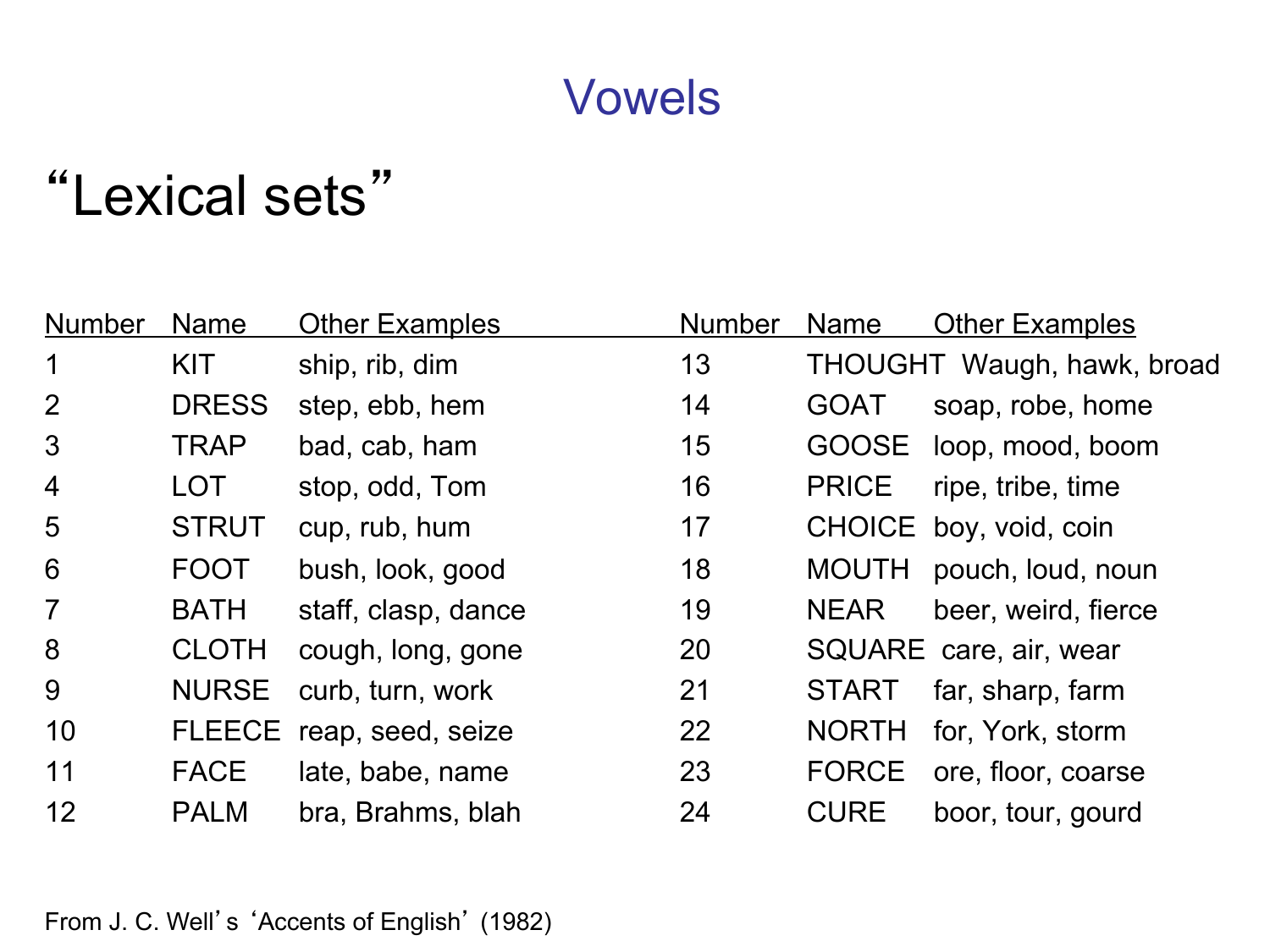## "Lexical sets"

- Any particular choice of sets is likely to make some distinctions that are unnecessary for a given dialect, and also to fail to make some other useful distinctions.
	- For example, very few American dialects distinguish the TRAP and BATH sets -- though many British dialects do.
	- The NORTH and FORCE sets have merged for most speakers on both sides of the Atlantic, though a few dialects still distinguish them at least in part. You can see if they have merged for you by asking whether "for" and "four" are pronounced the same, or "horse" and "hoarse".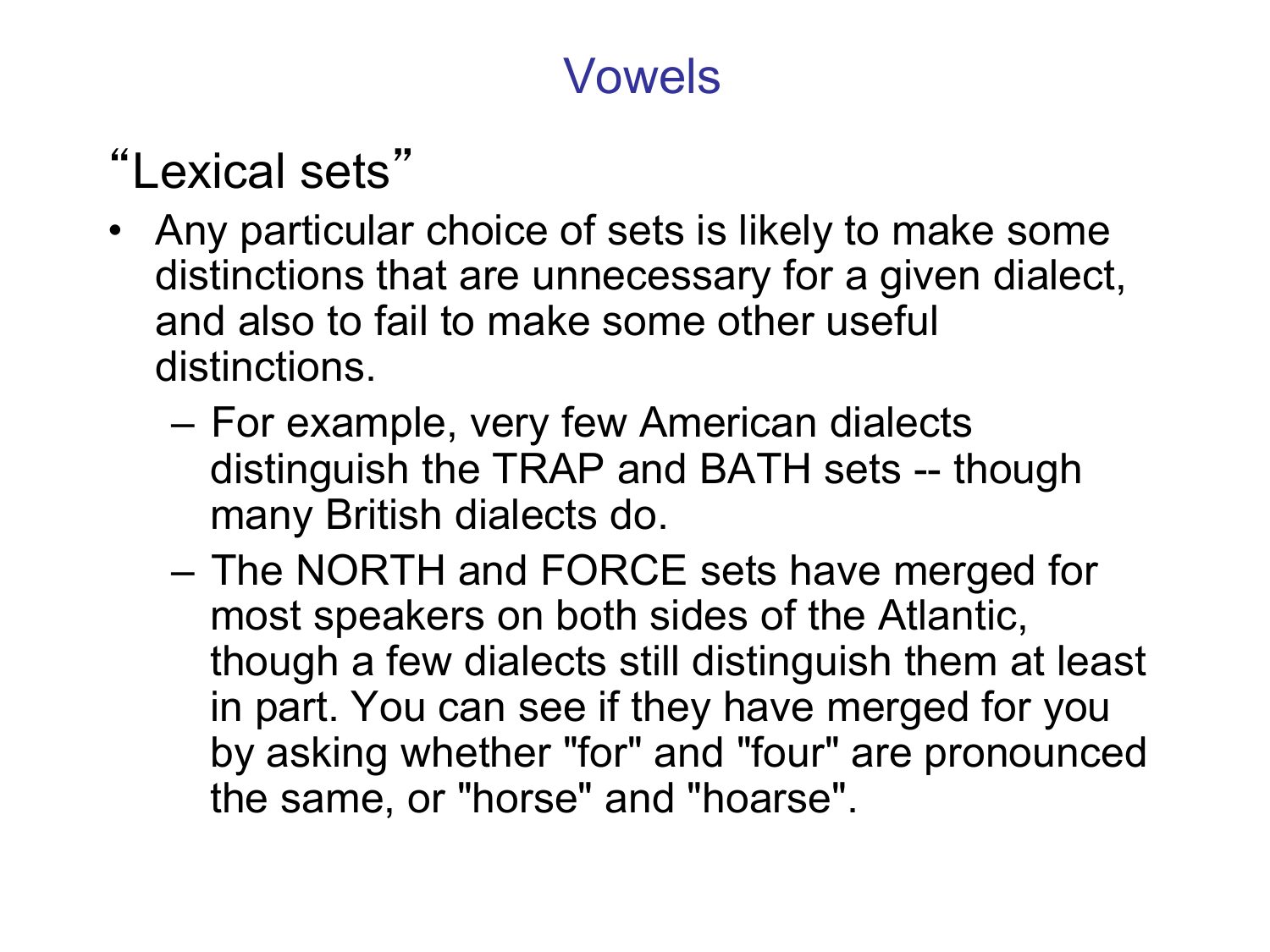How to represent the vowel sounds of English?

1) "Lexical sets"

2) IPA (International Phonetic Alphabet)

3) Quantitative measurements (e.g. "formants")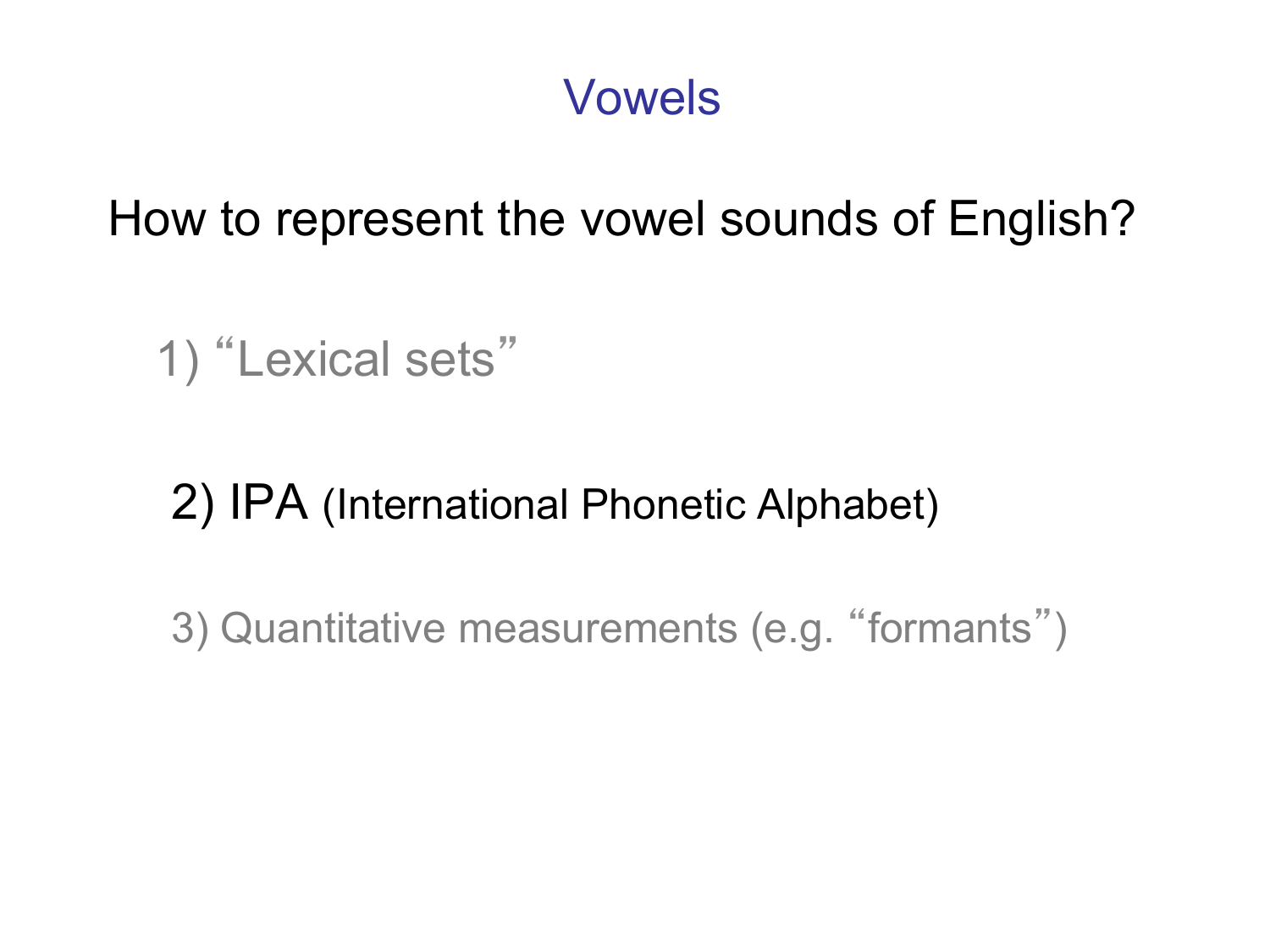



The IPA vowel chart represents a sort of three-dimensional space:

\* degree of opening of the vocal tract runs from top to bottom;

\* fronter vs. backer position of the tongue runs from left to right;

 \* spread vs. rounded lips is indicated by pairs of symbols at a given place in the chart.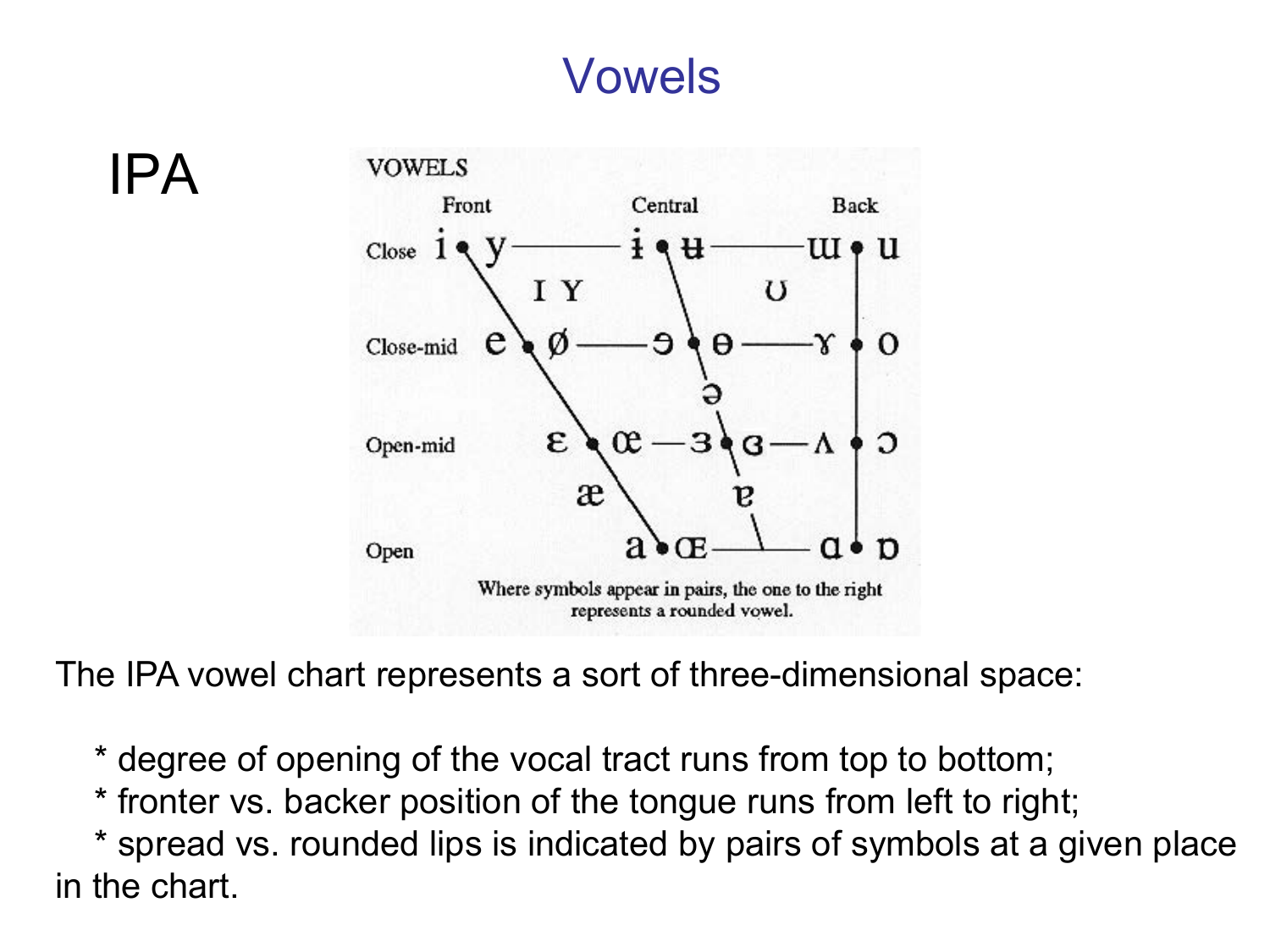## IPA-Lexical Sets correspondence

(...for the varieties of British and American speech that we might hear from a news reader in a national broadcast)

|                | <b>British</b> | American Keyword |              |    | <b>British</b> | American Keyword |                |
|----------------|----------------|------------------|--------------|----|----------------|------------------|----------------|
| 1              |                |                  | KIT          | 13 | C              | C                | <b>THOUGHT</b> |
| $\overline{2}$ | ε              | ε                | <b>DRESS</b> | 14 | 90             | OU               | <b>GOAT</b>    |
| 3              | æ              | æ                | TRAP         | 15 | <b>UI</b>      | u                | <b>GOOSE</b>   |
| 4              | D              | P                | LOT          | 16 | <b>PI</b>      | <b>PI</b>        | <b>PRICE</b>   |
| 5              | Λ              | $\Lambda$        | <b>STRUT</b> | 17 | IC             | IC               | <b>CHOICE</b>  |
| 6              | U              | U                | <b>FOOT</b>  | 18 | <b>PU</b>      | <b>PU</b>        | <b>MOUTH</b>   |
| $\overline{7}$ | <b>a</b>       | æ                | <b>BATH</b>  | 19 | EI             | IJ               | <b>NEAR</b>    |
| 8              | $\mathsf{D}$   | $\mathbf{C}$     | CLOTH        | 20 | $\epsilon$ a   | L3               | <b>SQUARE</b>  |
| 9              | 3 <sub>x</sub> | $3J$ Or $3J$     | <b>NURSE</b> | 21 | Q <sub>x</sub> | <b>LS</b>        | <b>START</b>   |
| 10             | ix             |                  | FLEECE 22    |    | C              | LC               | <b>NORTH</b>   |
| 11             | er             | er               | <b>FACE</b>  | 23 | C              | LC               | <b>FORCE</b>   |
| 12             | <b>a</b>       | P                | <b>PALM</b>  | 24 | UƏ             | IJ               | <b>CURE</b>    |

Note: - a long vowel is denoted by x

- a sequence of two vowels denotes a diphthong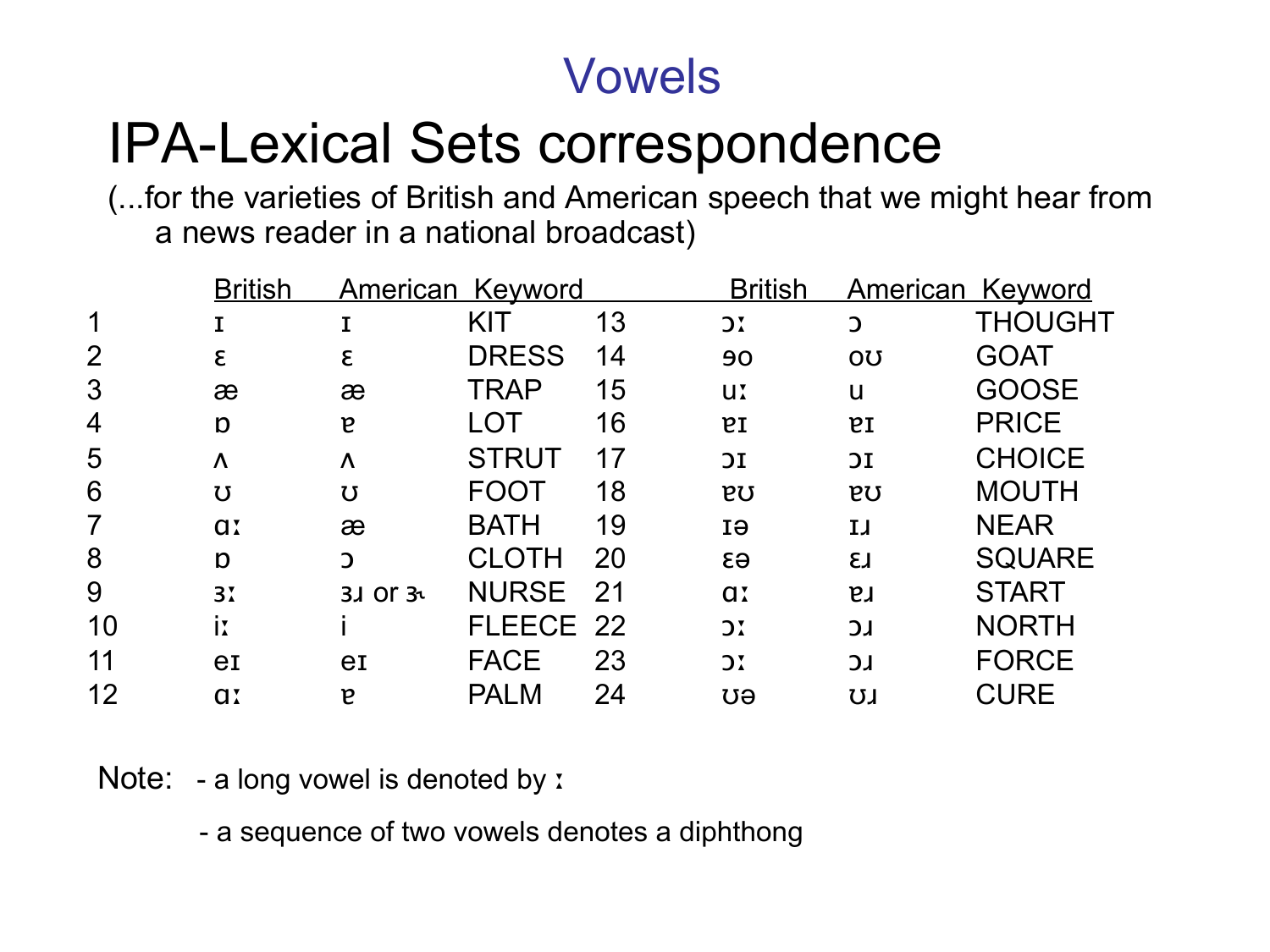How we will use the IPA for English in class (and on your homework!):

1) a instead of ɐ

2) r instead of  $\mu$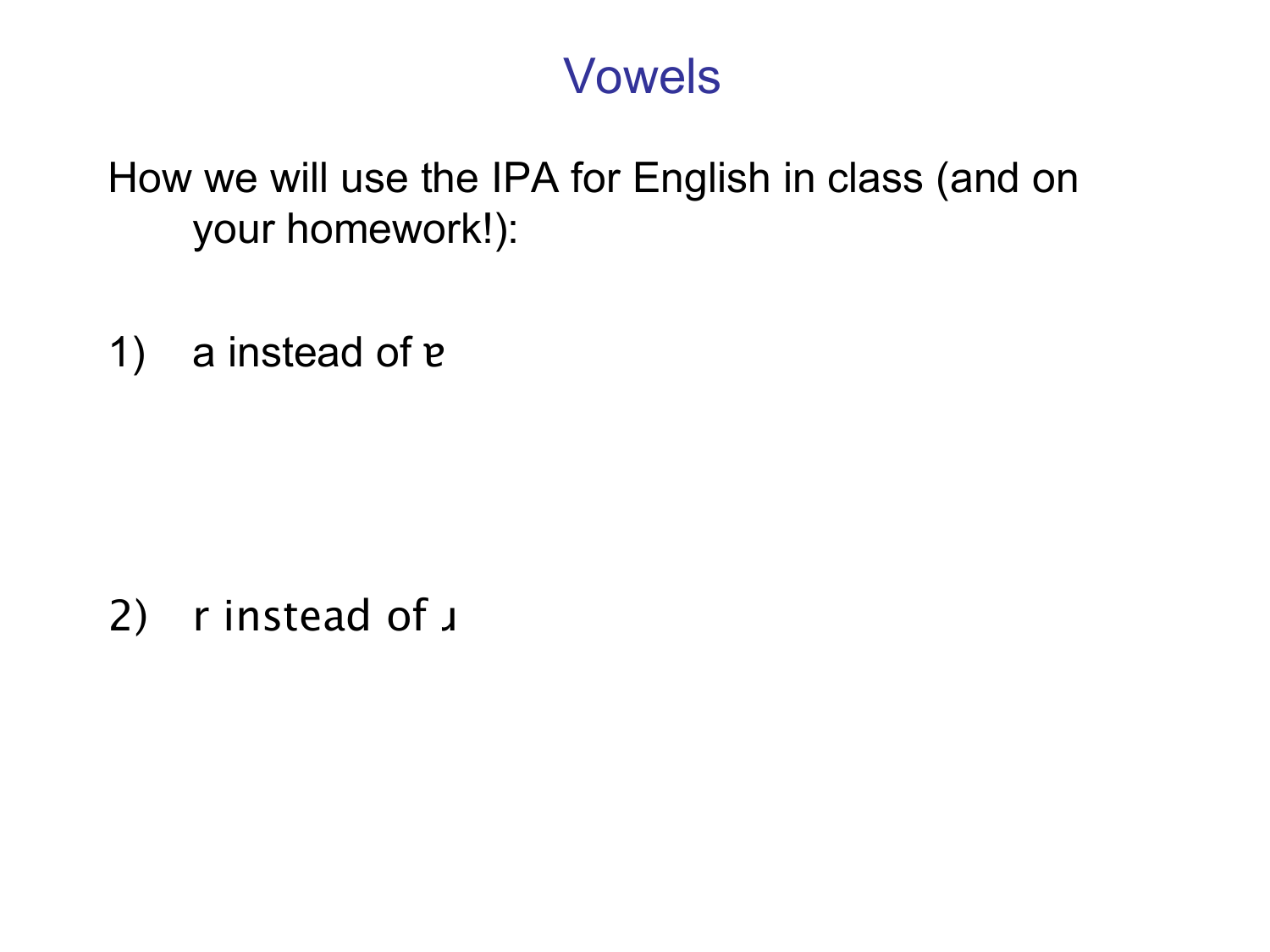#### How we will use the IPA for English in class (and on your homework!):

#### 1) a instead of ɐ

The IPA assigns the normal printed a character to a low front vowel which is hardly ever found, and assigns the upside-down a (or "turned a ") character to the very common open central vowel, such as the vowel in American English "pot". It will be a lot easier to read and write IPA descriptions of English if we just take the regular lower-case a to be the American "pot" vowel.

#### 2) r instead of  $\mu$

The IPA assigns the upside-down r character ("turned r") to the particular kind of "bunched-tongue r" used by most speakers of American English, while reserving the ordinary r for the "trilled r" as found in Spanish (and many other languages). Since the trilled r is not found in American English, it's again easier to read and write if we use the standard r symbol.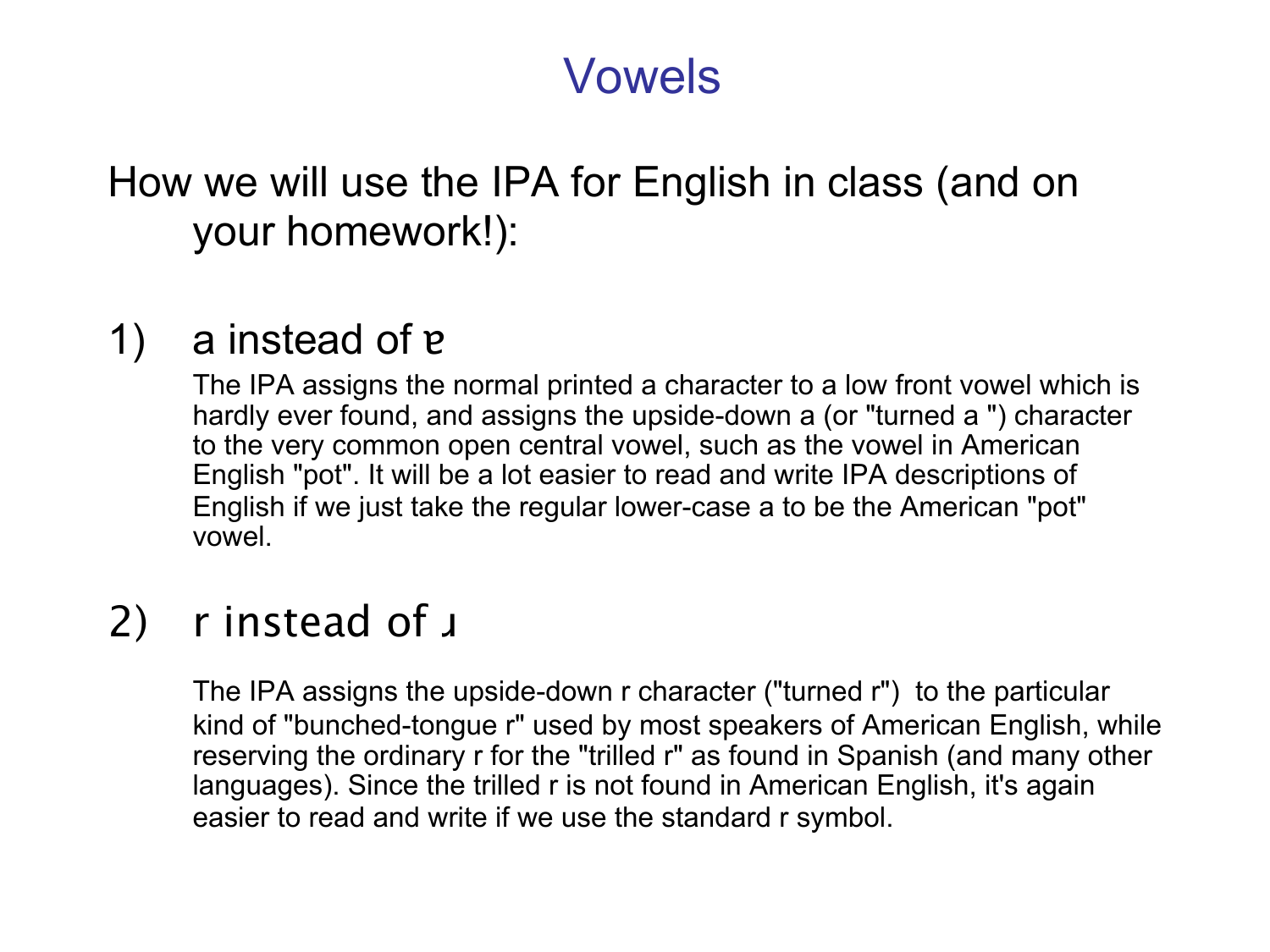#### IPA-Lexical Sets correspondence for "standard" American vowels

|        | <b>IPA</b>   | <b>Name</b>                | <b>IPA</b> | <b>Name</b>  |                          |
|--------|--------------|----------------------------|------------|--------------|--------------------------|
|        |              | <b>KIT</b>                 | 14         | OU           | <b>GOAT</b>              |
| 2      | ε            | <b>DRESS</b>               | 15         | U            | <b>GOOSE</b>             |
| 3 & 7  | æ            | <b>TRAP &amp; BATH</b>     | 16         | aI           | <b>PRICE</b>             |
| 4 & 12 | a            | LOT & PALM                 | 17         | IC           | <b>CHOICE</b>            |
| 5      | $\Lambda$    | <b>STRUT</b>               | 18         | au           | <b>MOUTH</b>             |
| 6      | $\mathbf U$  | <b>FOOT</b>                | 19         | $\mathbf{r}$ | <b>NEAR</b>              |
| 8 & 13 | $\mathbf{C}$ | <b>CLOTH &amp; THOUGHT</b> | 20         | $\epsilon$ r | <b>SQUARE</b>            |
| 9      | $3r$ or $3r$ | <b>NURSE</b>               | 21         | ar           | <b>START</b>             |
| 10     |              | <b>FLEECE</b>              | 22 & 23 pr |              | <b>NORTH &amp; FORCE</b> |
| 11     | er           | <b>FACE</b>                | 24         | UJ           | <b>CURE</b>              |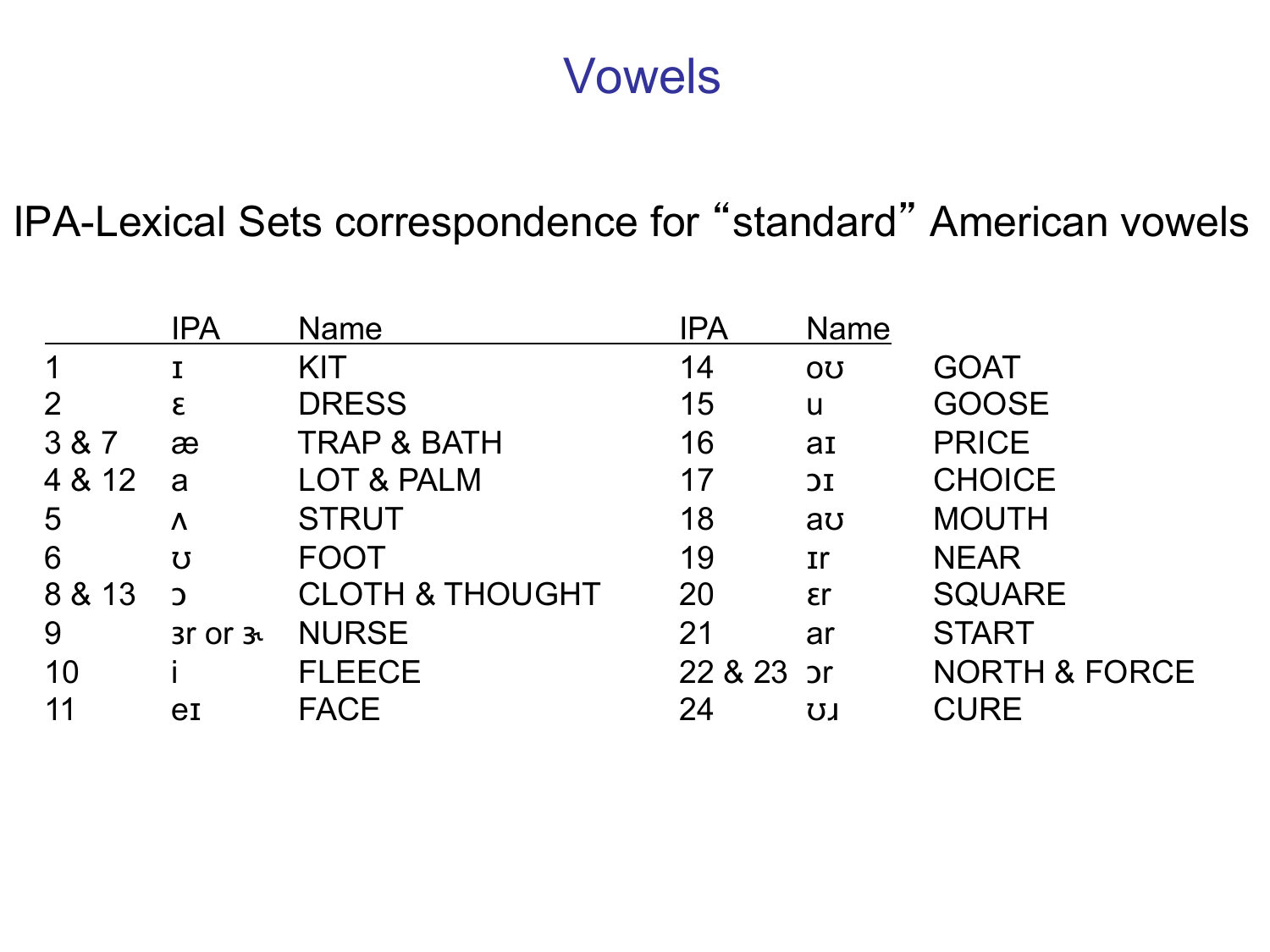A special note on schwa [ə]

- The vowel symbol named "schwa" is generally used in transcribing English to represent an unstressed and reduced vowel, as in the last syllable of data, the first syllable of connect, or the middle syllable of calico.
- The actual quality of this vowel is variable, depending on context, rate of speech and speaker -- it can be anywhere from [ $\Lambda$ ] to [I]. Rather than trying to fix the exact quality of such vowels, which are usually brief and not very clear perceptually, we'll use schwa for all of them.
- We'll also avoid using schwa for stressed, full vowels.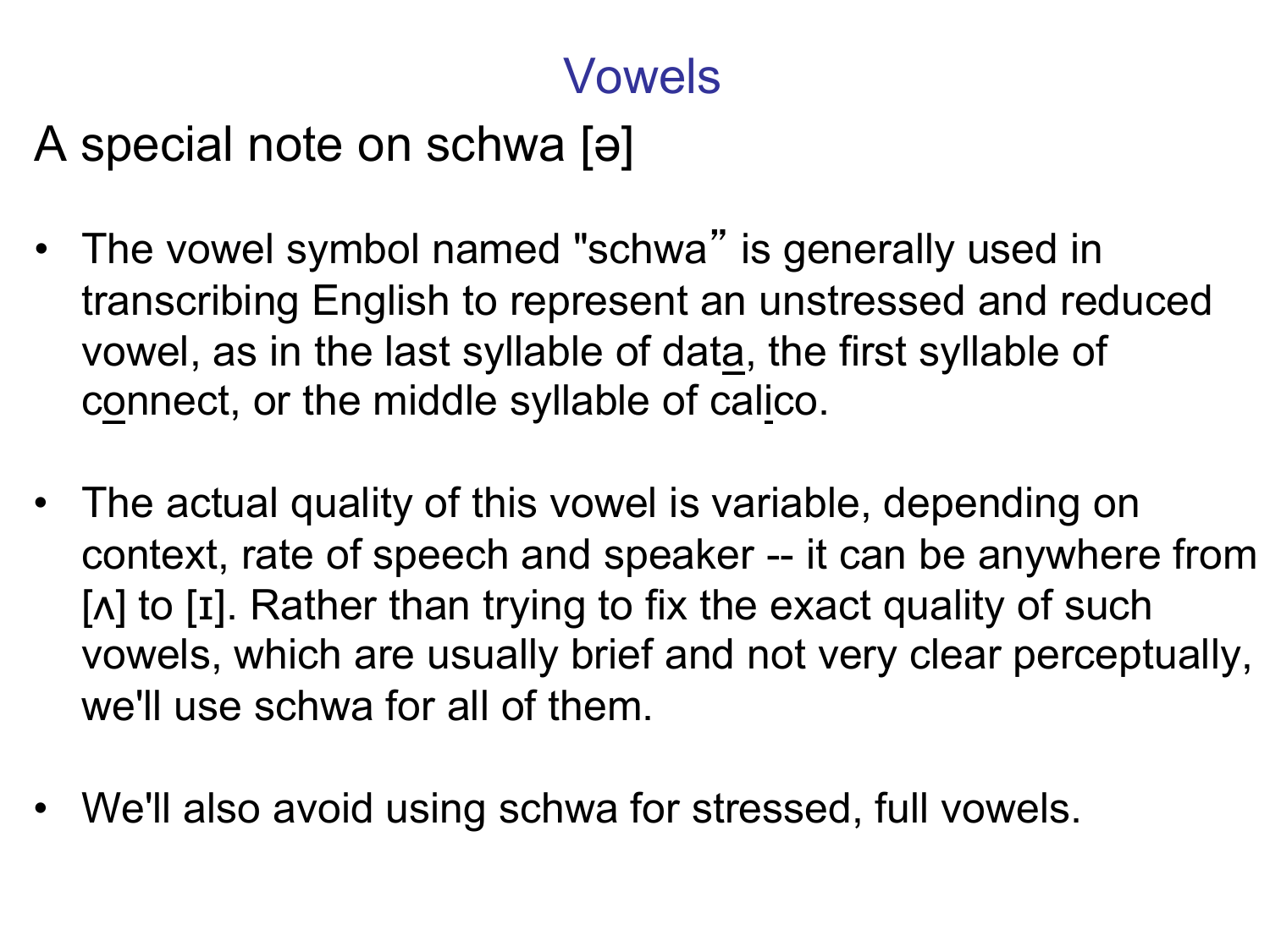## IPA consonant chart

#### THE INTERNATIONAL PHONETIC ALPHABET (revised to 1993)

CONSONANTS (PULMONIC)

|                        |    | Bilabial |   | Labiodental |   | Dental |   |   | Alveolar   Postalveolar |   |   | Retroflex. | Palatal |    |   | Velar |   | Uvular  |     | Pharyngeal | Glottal |  |
|------------------------|----|----------|---|-------------|---|--------|---|---|-------------------------|---|---|------------|---------|----|---|-------|---|---------|-----|------------|---------|--|
| Plosive                | p  | b        |   |             |   |        |   | d | W,                      |   | t | d          | c.      | Ĵ  | k | g     | q | G       |     |            | 2       |  |
| Nasal                  |    | m        |   | m           |   |        |   | n |                         |   |   | η          |         | Jı |   | ŋ     |   | 'N      |     |            |         |  |
| Trill                  |    | В        |   |             |   |        |   |   |                         |   |   |            |         |    |   |       |   | R       |     |            |         |  |
| Tap or Flap            |    |          |   |             |   |        |   |   |                         |   |   | τ          |         |    |   |       |   |         |     |            |         |  |
| Fricative              | ф. | β        | f | v           | θ | ð      | S | z |                         | 3 | ş | z,         | ç       | j  | X | Y     |   | $x_{R}$ | ከ ና |            | hfi     |  |
| Lateral<br>fricative   |    |          |   |             |   |        |   | ķ |                         |   |   |            |         |    |   |       |   |         |     |            |         |  |
| Approximant            |    |          |   | υ           |   |        |   | 1 |                         |   |   |            |         |    |   | щ     |   |         |     |            |         |  |
| Lateral<br>approximant |    |          |   |             |   |        |   |   |                         |   |   |            |         | л  |   | L     |   |         |     |            |         |  |

Where symbols appear in pairs, the one to the right represents a voiced consonant. Shaded areas denote articulations judged impossible,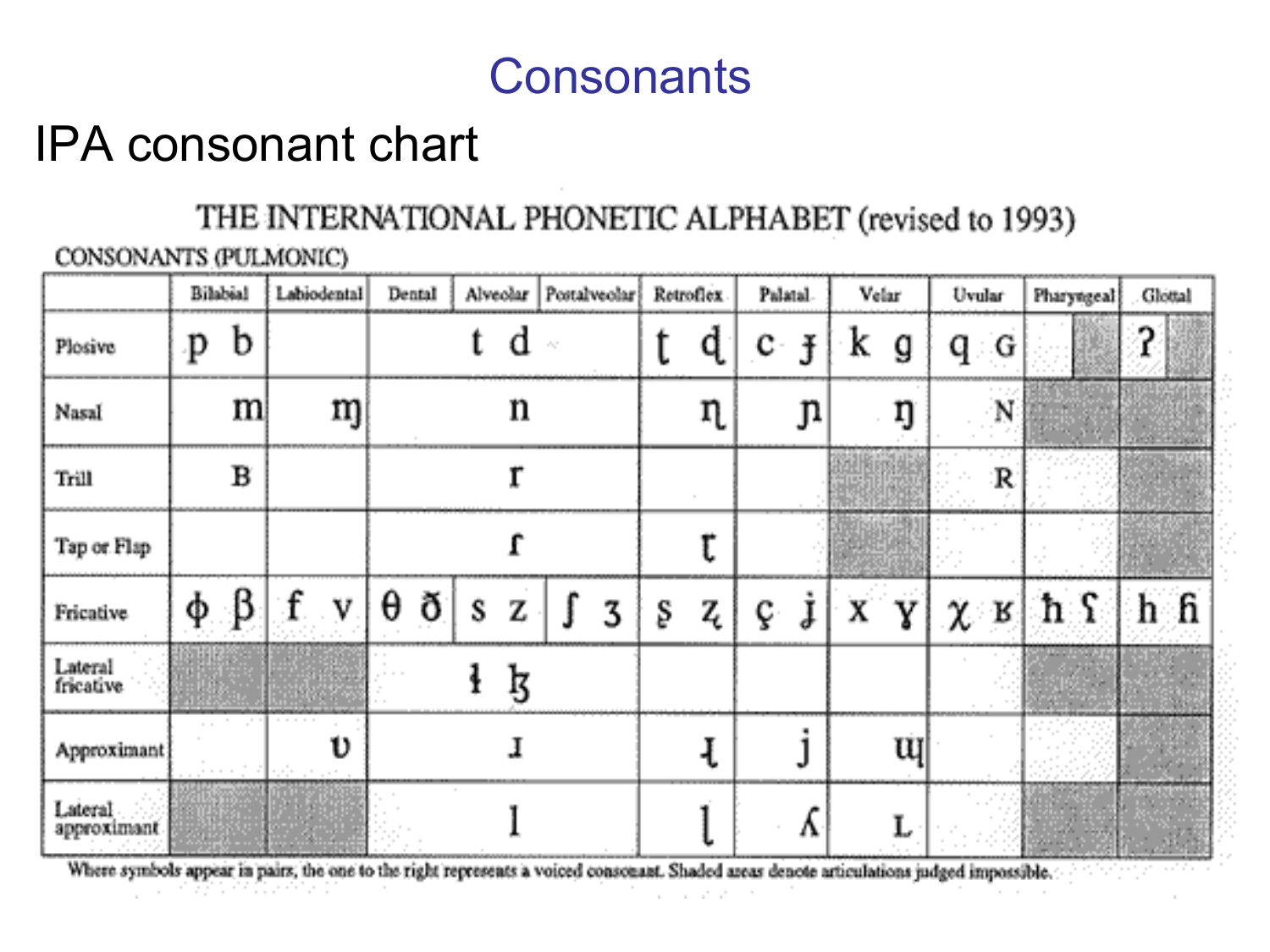#### IPA consonant chart - English consonants only (relevant to English dictionary-style pronunciations)

THE INTERNATIONAL PHONETIC ALPHABET (revised to 1993)

CONSONANTS (PULMONIC)

|                        | Bilabial | Labiodental | Dental |        | Alveolar Postalveolar        | Retroflex | Palatal. | Velar  | Uvular | Pharyngeal | Glottal |  |
|------------------------|----------|-------------|--------|--------|------------------------------|-----------|----------|--------|--------|------------|---------|--|
| Plosive                | b<br>p   |             |        | d      |                              |           |          | k<br>g |        |            |         |  |
| Nasal                  | m        |             |        | n      |                              |           |          | ŋ      |        |            |         |  |
| Trill                  |          |             |        |        |                              |           |          |        | .      |            |         |  |
| Tap or Flap            |          |             |        |        |                              |           |          |        |        |            |         |  |
| Fricative              |          | f<br>v      | ð<br>θ | s<br>Z | ſ<br>$\overline{\mathbf{3}}$ |           |          |        |        |            | h       |  |
| Lateral<br>fricative   |          |             |        |        |                              |           |          |        |        |            |         |  |
| Approximant            |          | . .         |        |        |                              |           |          |        |        |            |         |  |
| Lateral<br>approximant |          |             |        |        |                              |           |          |        |        |            |         |  |

Where symbols appear in pairs, the one to the right represents a voiced consonant. Shaded areas denote articulations judged impossible.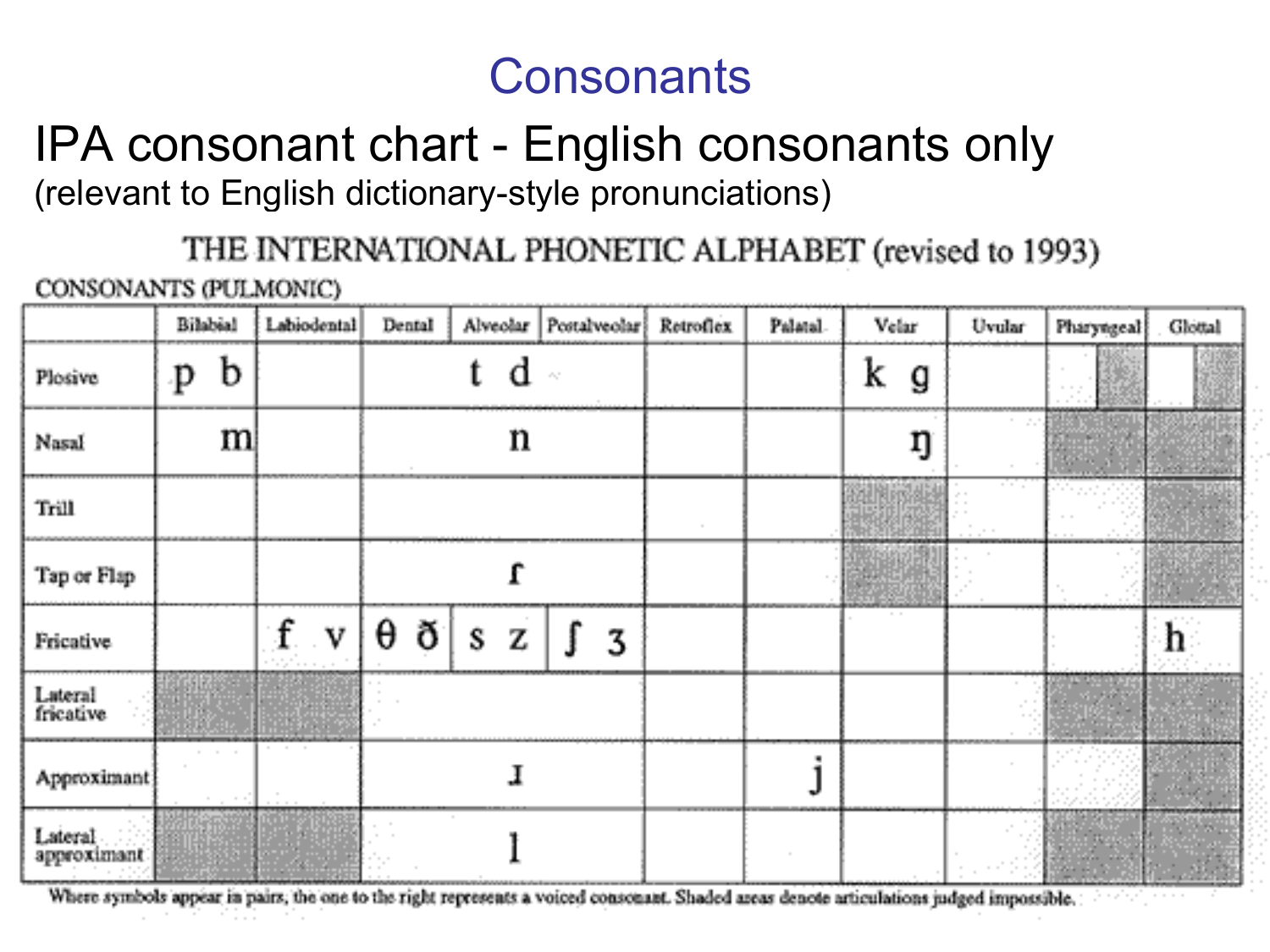• These symbols basically have their normal value in English spelling (with some exceptions!):

p, b, t, d, k, g, m, n, f, v, s, z, l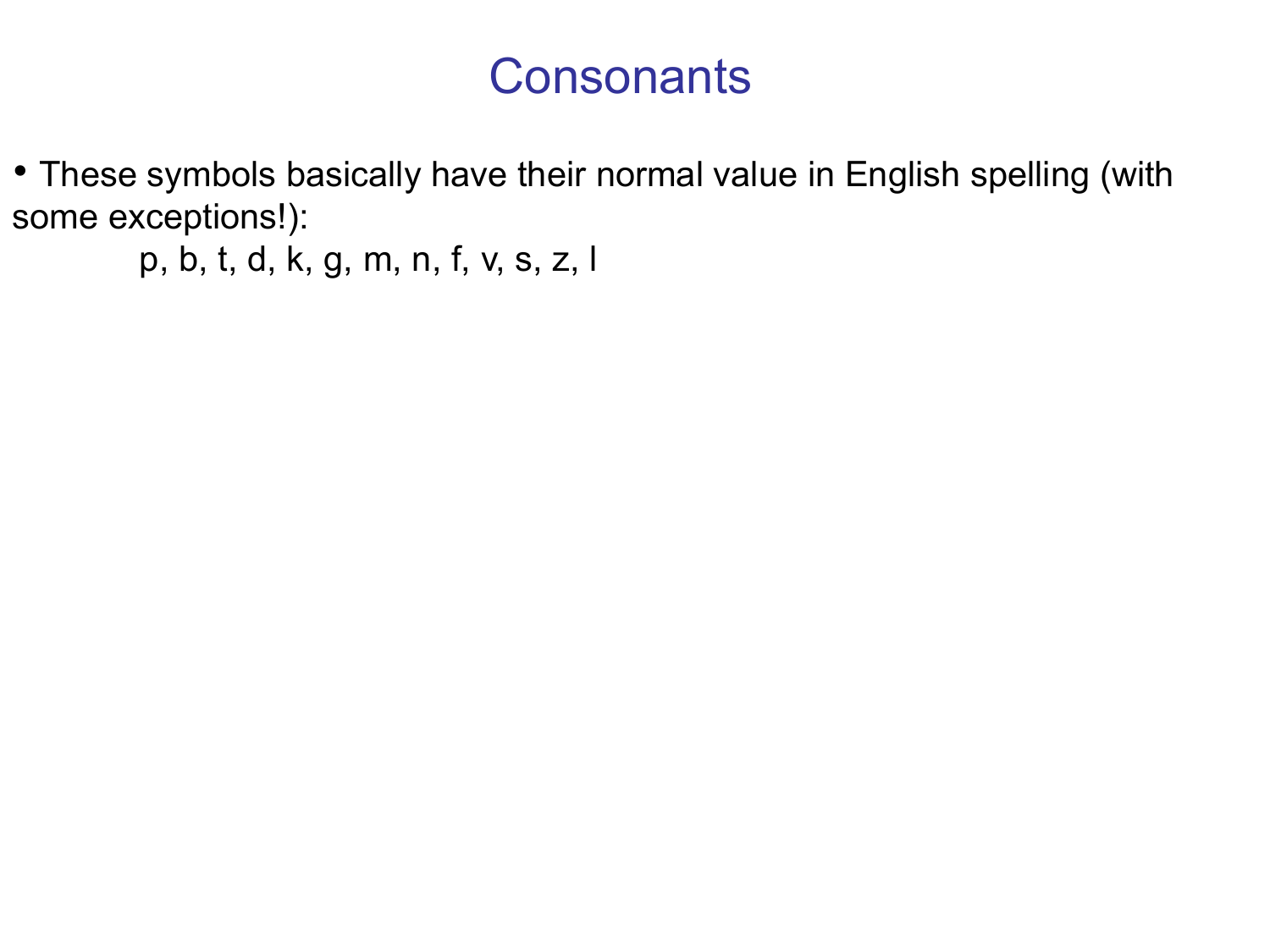• These symbols basically have their normal value in English spelling (with some exceptions!):

p, b, t, d, k, g, m, n, f, v, s, z, l

•The "engma" [ŋ] is the velar nasal sound at the end of "hang" or "ring" - note the difference between "singer" [ŋ] and "finger" [ŋg]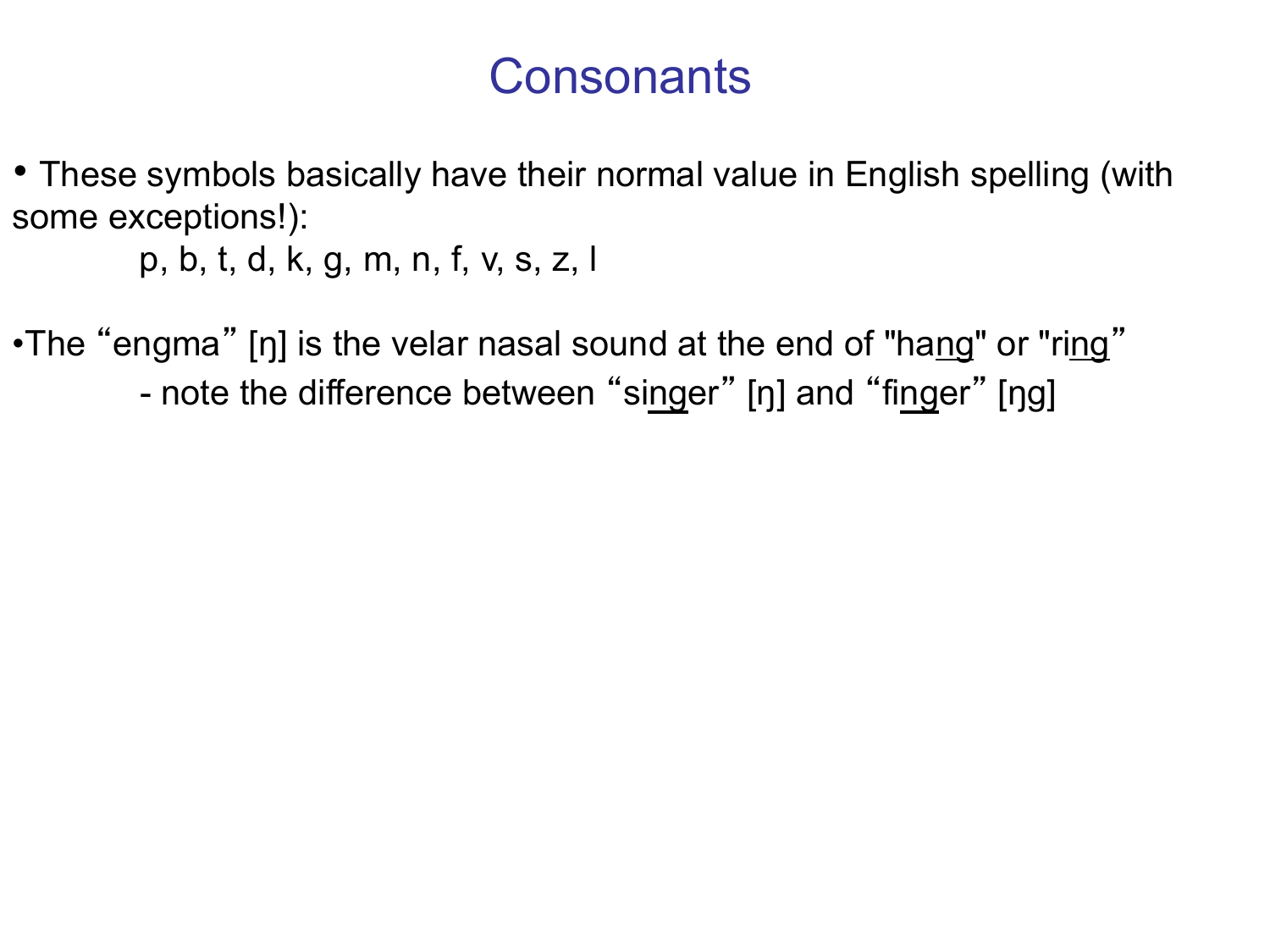• These symbols basically have their normal value in English spelling (with some exceptions!):

p, b, t, d, k, g, m, n, f, v, s, z, l

•The "engma" [ŋ] is the velar nasal sound at the end of "hang" or "ring" - note the difference between "singer" [ŋ] and "finger" [ŋg]

•The alveolar tap "fishhook" [ɾ] is the sound that spelled "t" or "d" becomes (for most American speakers) in "Peter" or "ladder" or "at all"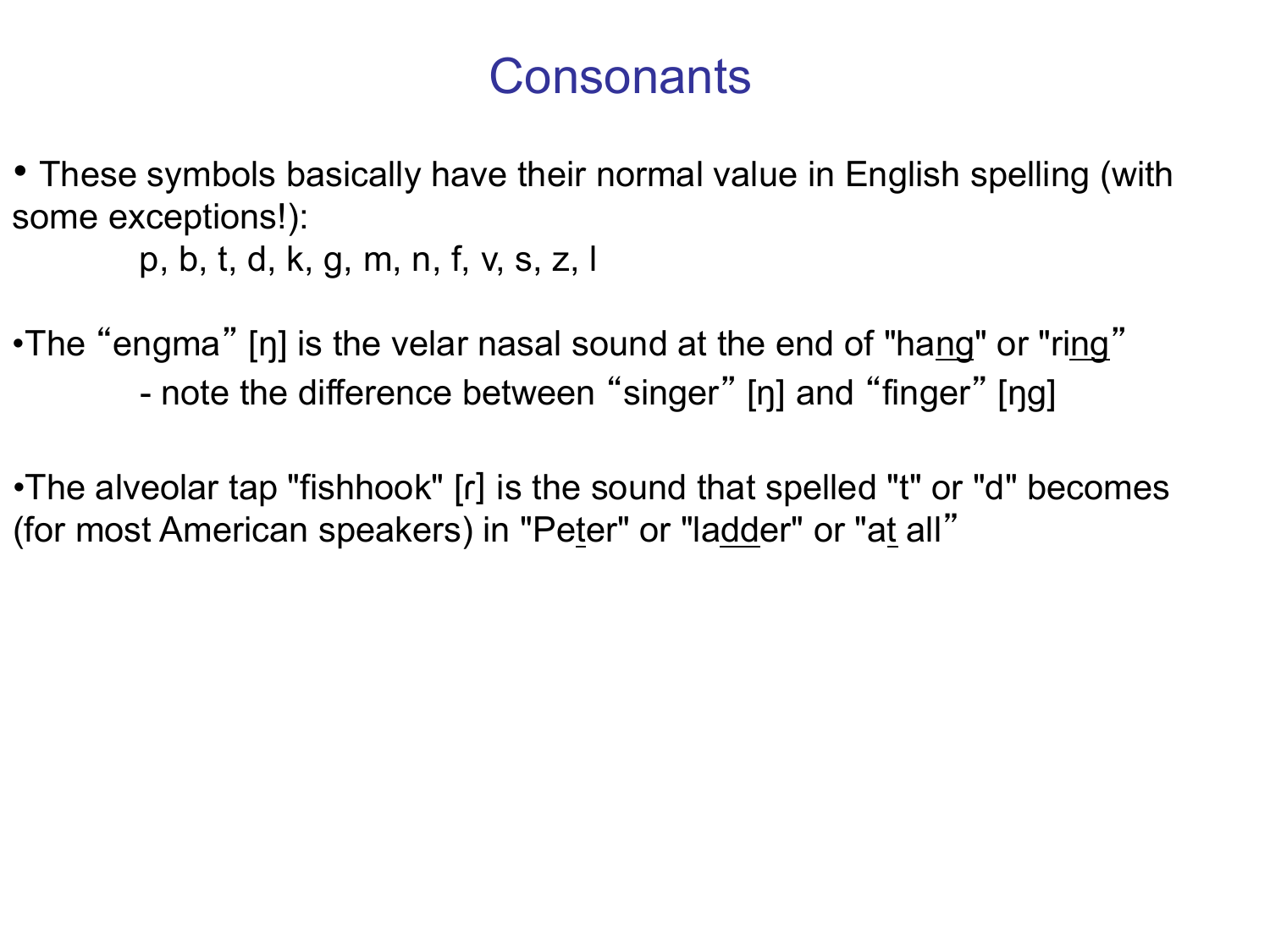• These symbols basically have their normal value in English spelling (with some exceptions!):

p, b, t, d, k, g, m, n, f, v, s, z, l

•The "engma" [ŋ] is the velar nasal sound at the end of "hang" or "ring" - note the difference between "singer" [ŋ] and "finger" [ŋg]

•The alveolar tap "fishhook" [ɾ] is the sound that spelled "t" or "d" becomes (for most American speakers) in "Peter" or "ladder" or "at all"

•The interdental fricatives "theta" θ and "eth" [ð] are the sounds at the start of "<u>th</u>in" and "<u>th</u>is" respectively.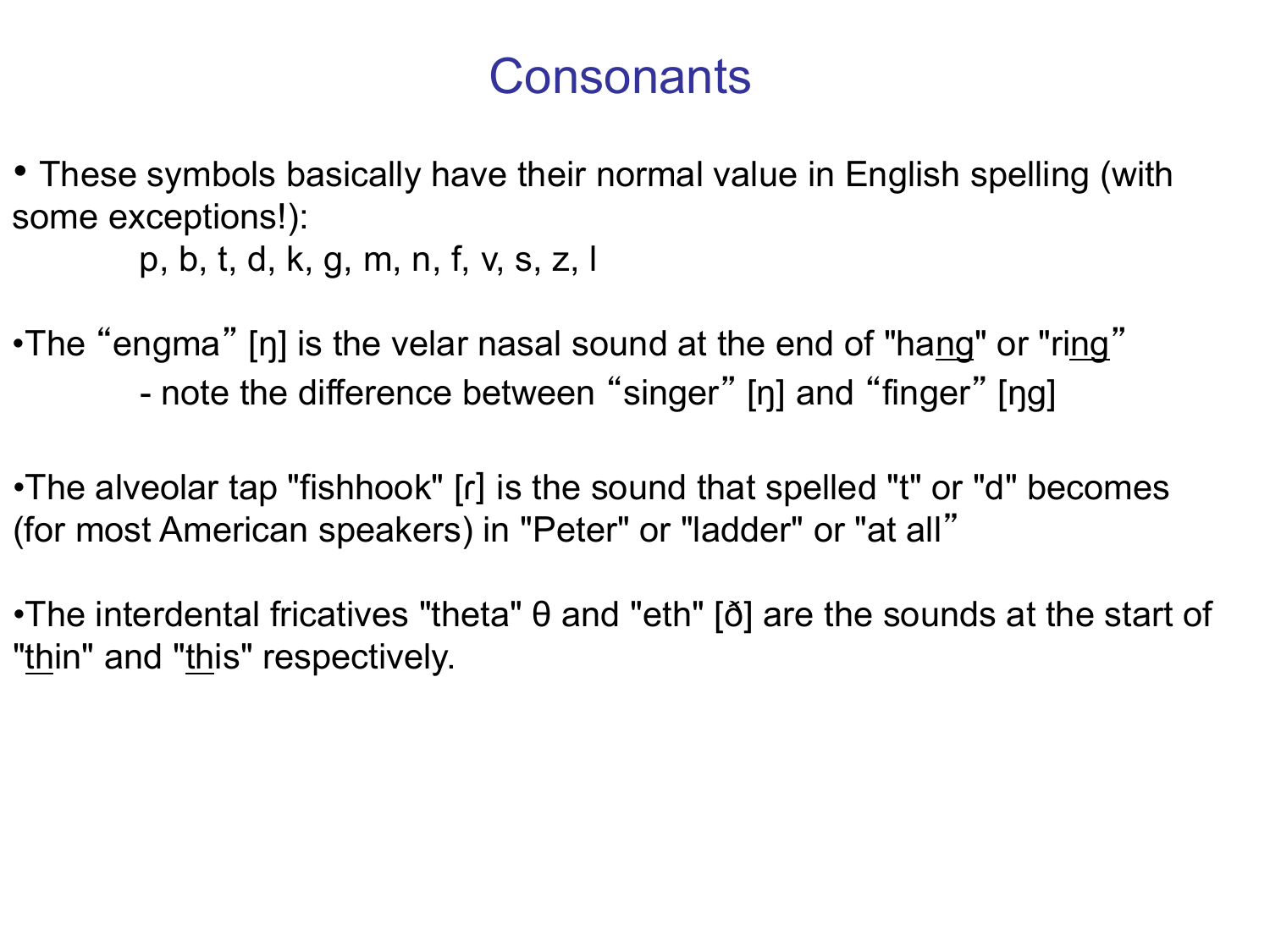• These symbols basically have their normal value in English spelling (with some exceptions!):

p, b, t, d, k, g, m, n, f, v, s, z, l

•The "engma" [ŋ] is the velar nasal sound at the end of "hang" or "ring" - note the difference between "singer" [ŋ] and "finger" [ŋg]

•The alveolar tap "fishhook" [ɾ] is the sound that spelled "t" or "d" becomes (for most American speakers) in "Peter" or "ladder" or "at all"

•The interdental fricatives "theta" θ and "eth" [ð] are the sounds at the start of "thin" and "this" respectively.

•The palatal fricatives "esh" [*f*] and "ezh" or "yogh" [3] are the sounds in the middle of "ashen" and "azure" respectively.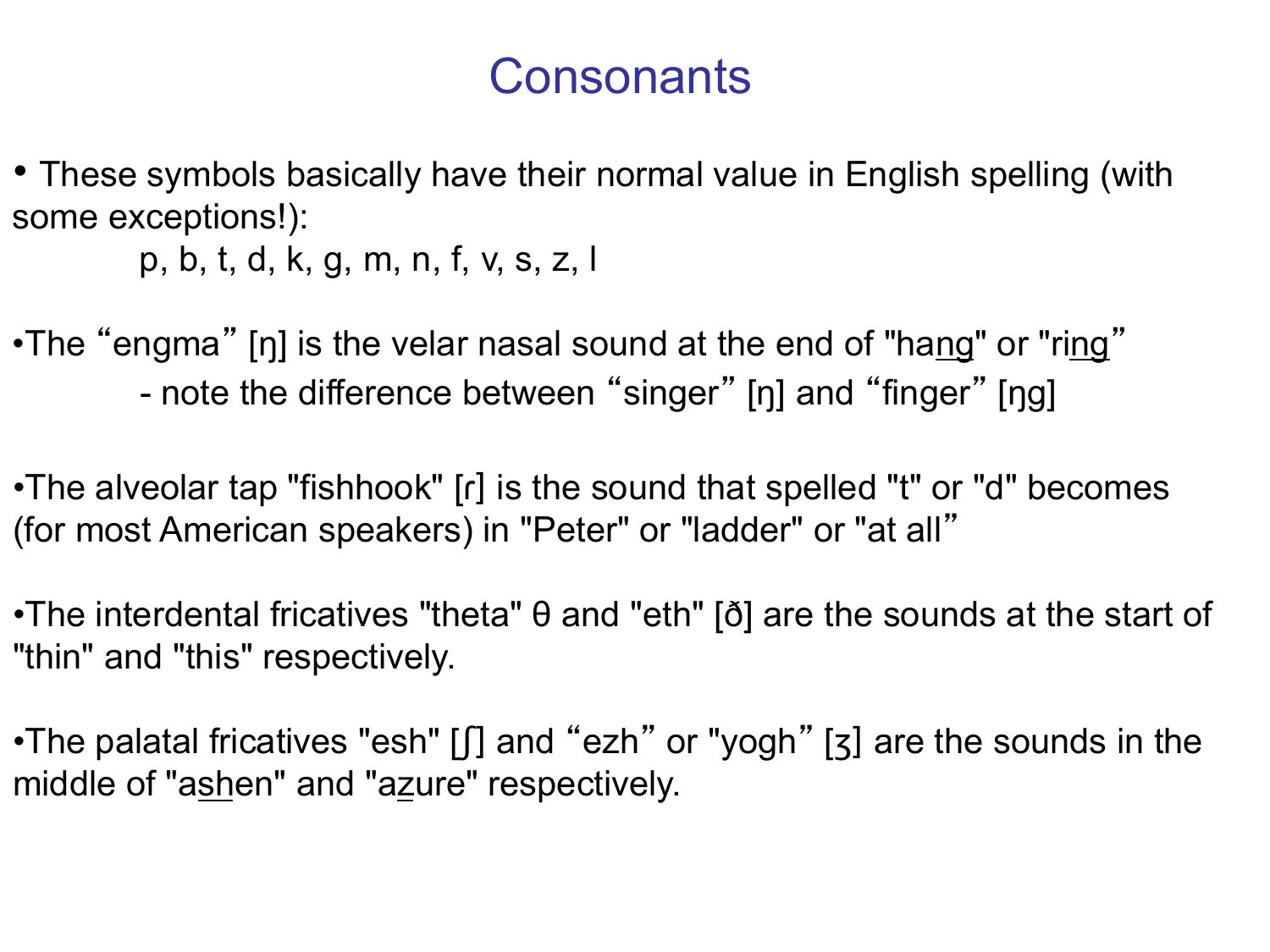• These symbols basically have their normal value in English spelling (with some exceptions!):

p, b, t, d, k, g, m, n, f, v, s, z, l

•The "engma" [ŋ] is the velar nasal sound at the end of "hang" or "ring" - note the difference between "singer" [ŋ] and "finger" [ŋg]

•The alveolar tap "fishhook" [ɾ] is the sound that spelled "t" or "d" becomes (for most American speakers) in "Peter" or "ladder" or "at all"

•The interdental fricatives "theta" θ and "eth" [ð] are the sounds at the start of "thin" and "this" respectively.

•The palatal fricatives "esh" [*ʃ*] and "ezh" or "yogh" [ʒ] are the sounds in the middle of "ashen" and "azure" respectively.

•The palatal approximant "yod" [j] is essentially the consonant spelled 'y' in English, as in " $y$ ield" or " $y$ es".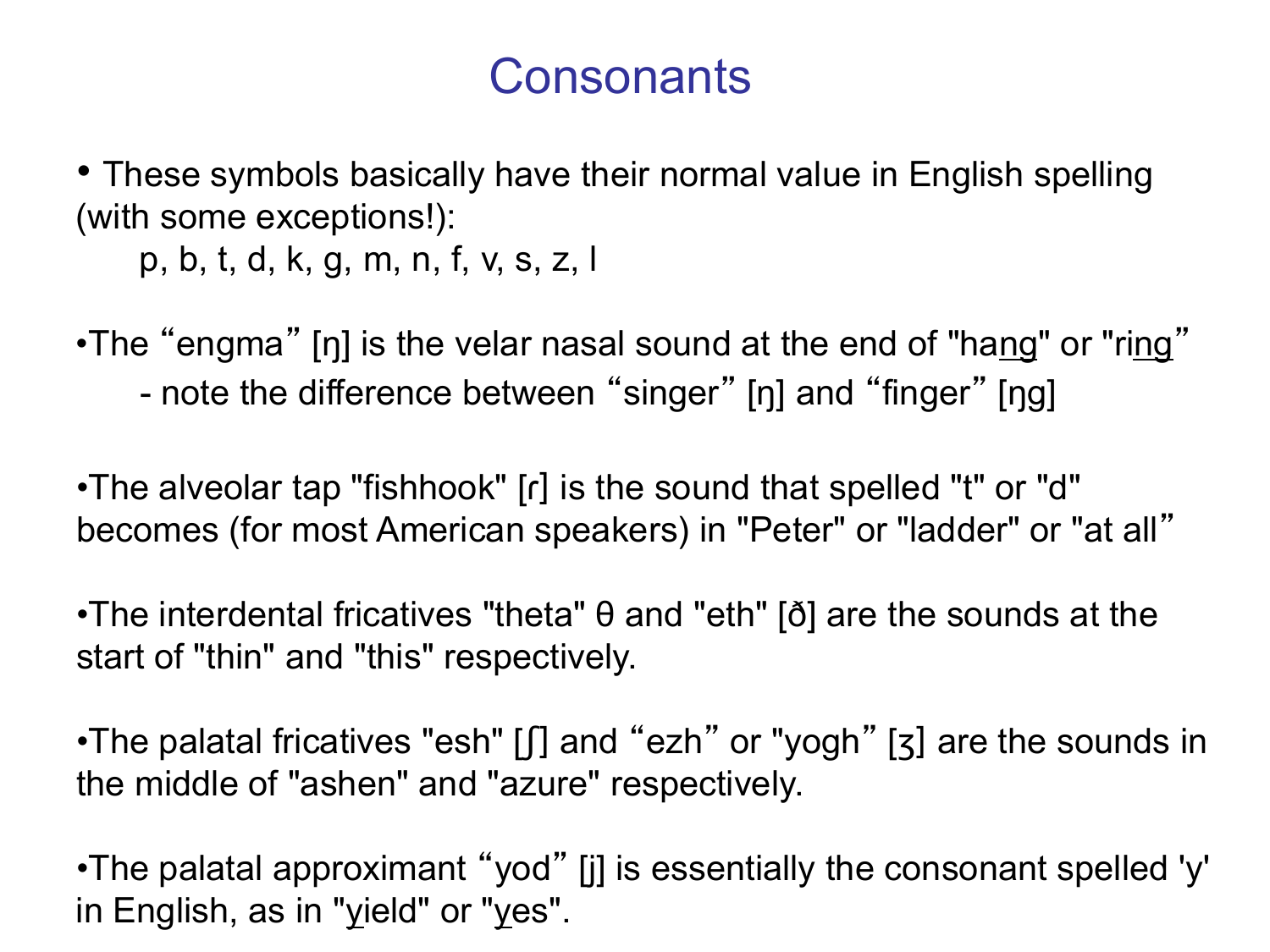You should also know about...

The labio-velar approximant [w], as in "will" or "wallaby" (due to a peculiarity of IPA classification, it does not appear in the main consonant table)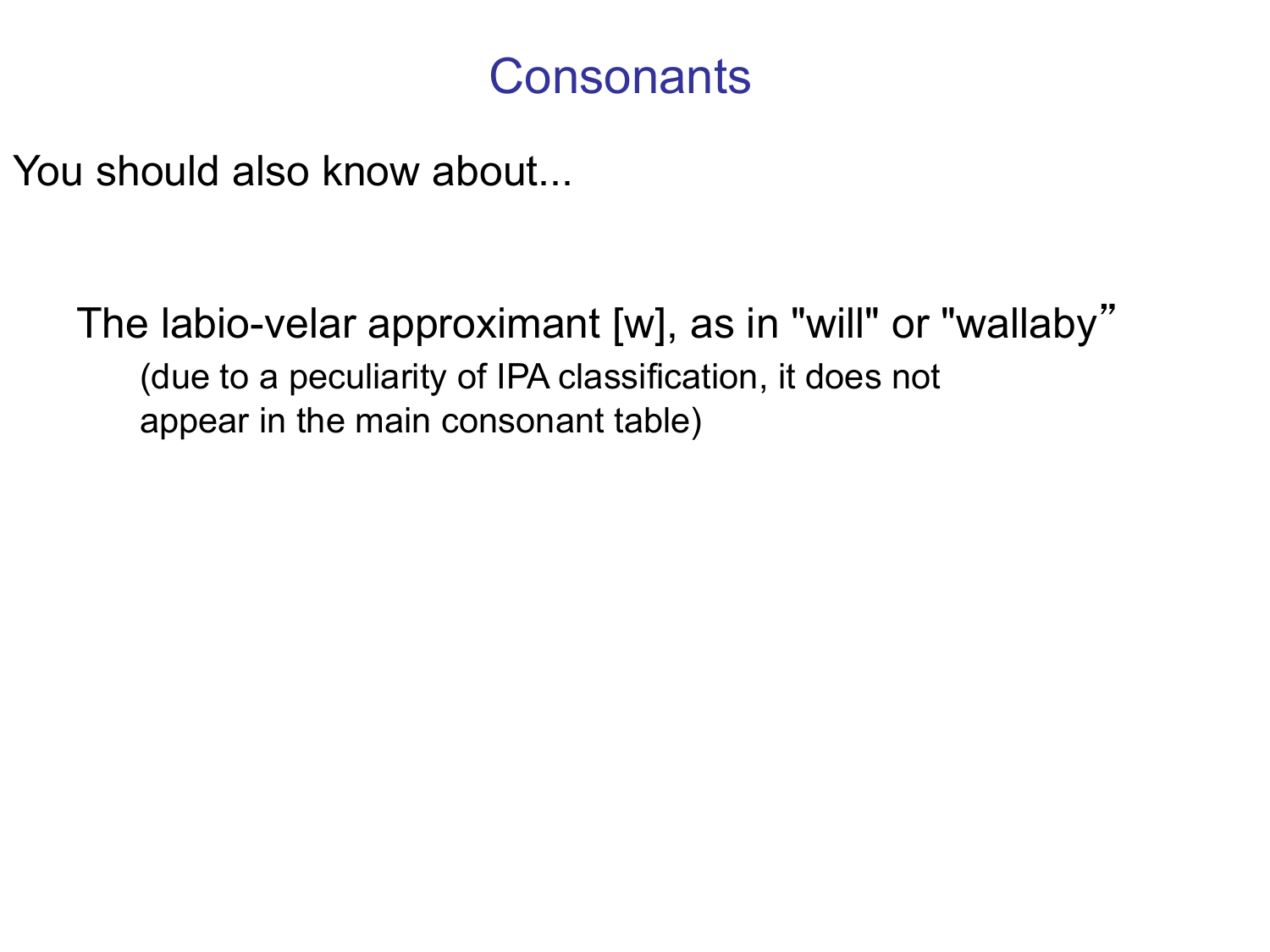… and also …

**affricates**, such as the initial sounds in "chunk" or "jest", which are formed by combining a stop and a fricative. For English, there are two cases:

- 1. the voiceless palatal affricate (like the start of "chip") which in IPA is written [tʃ]
- 2. the voiced palatal affricate (like the start of "jut") which in IPA is written [dʒ]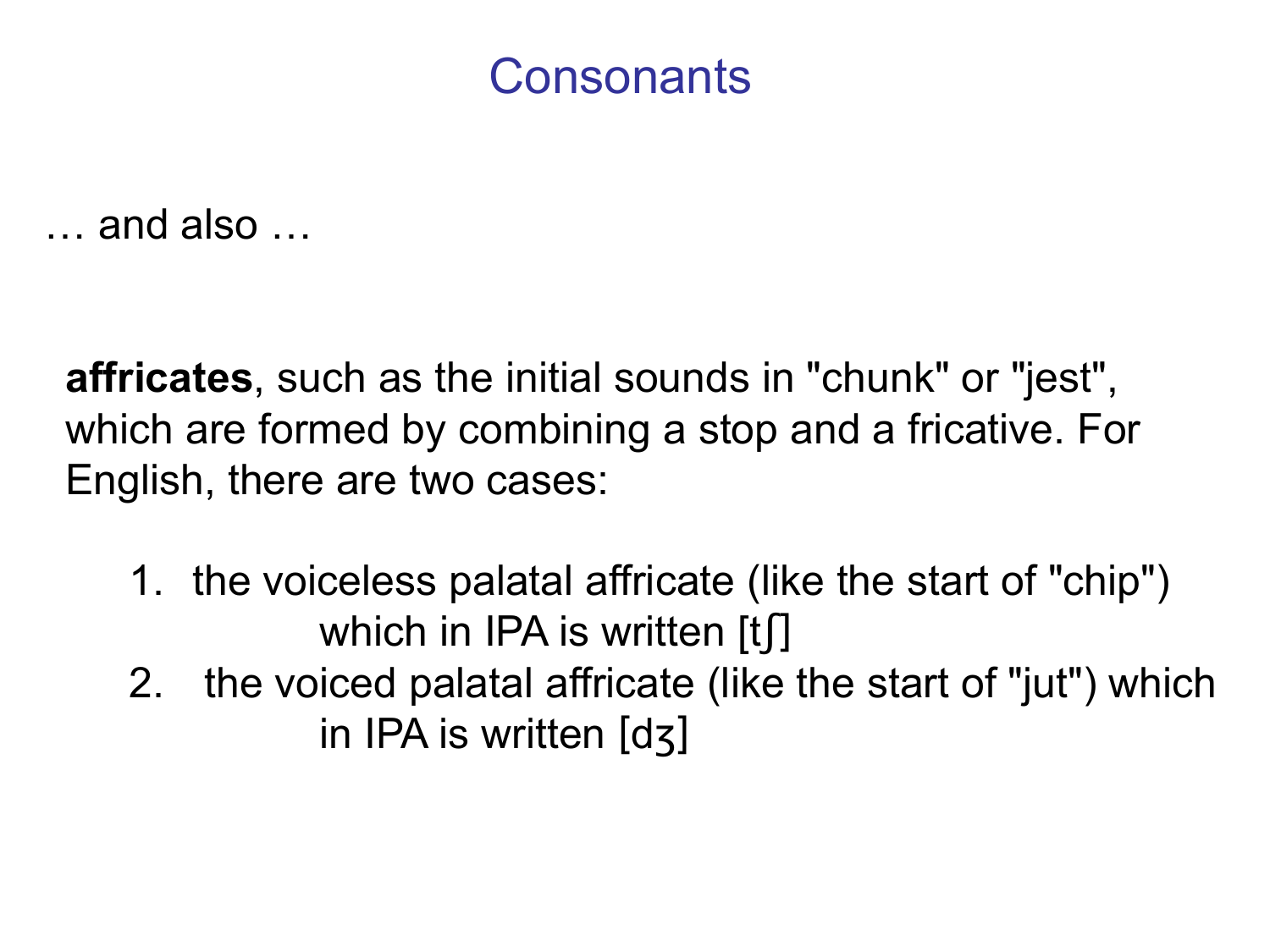… and finally (for English)…

glottal stop [ʔ],

as in "uh-uh" [ʔʌʔʌ]

or "button" [bʌʔn] (for some speakers)